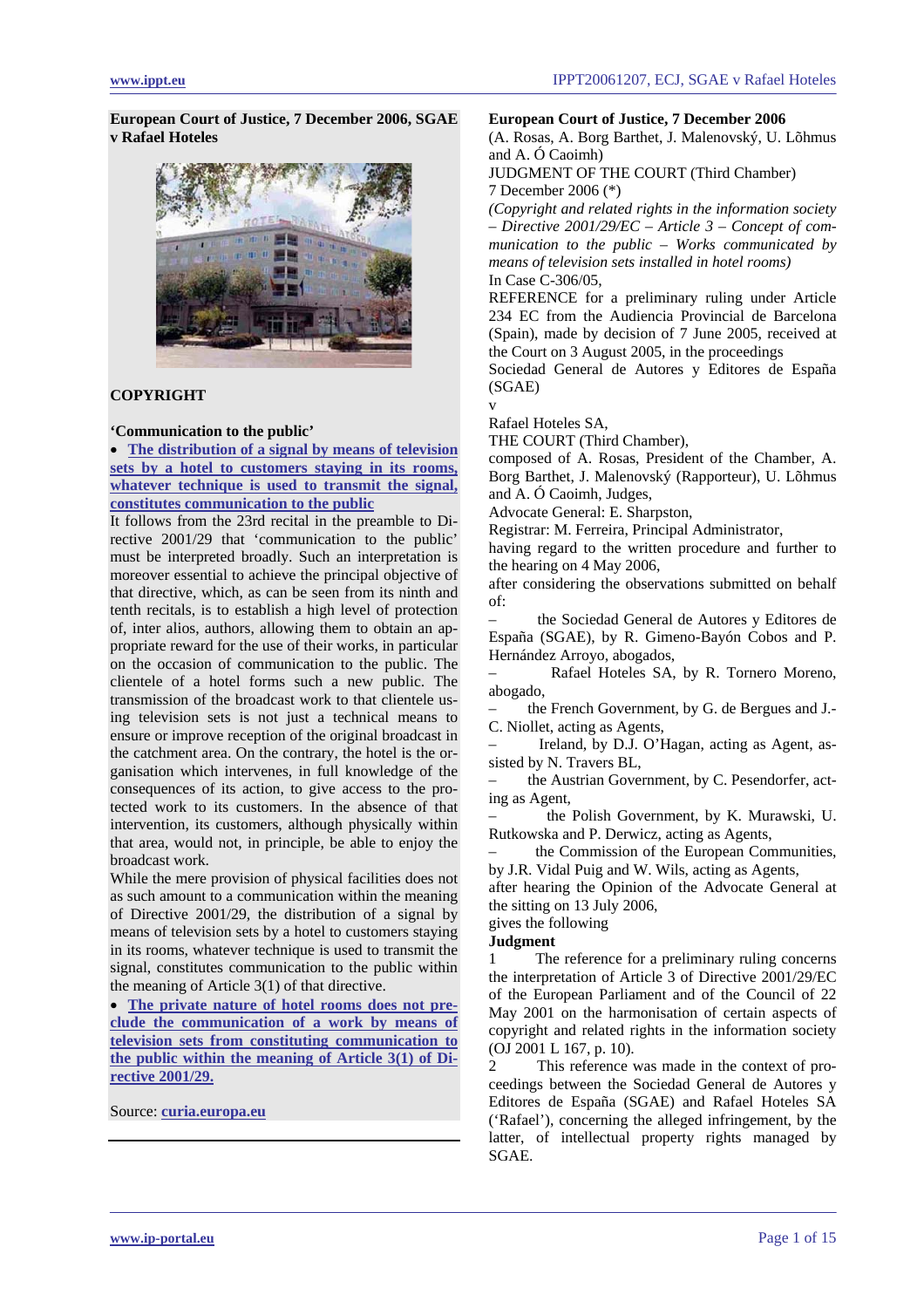## **Legal context**

## **Applicable international law**

3 The Agreement on Trade-Related Aspects of Intellectual Property Rights ('the TRIPs Agreement'), as set out in Annex 1C to the Marrakesh Agreement establishing the World Trade Organisation, was approved on behalf of the European Community by Council Decision 94/800/EC of 22 December 1994 concerning the conclusion on behalf of the European Community, as regards matters within its competence, of the agreements reached in the Uruguay Round multilateral negotiations (1986-1994) (OJ 1994 L 336, p. 1).

4 Article 9(1) of the TRIPs Agreement provides:

'Members shall comply with Articles 1 through 21 of the Berne Convention (1971) and the Appendix thereto. However, Members shall not have rights or obligations under this Agreement in respect of the rights conferred under Article 6bis of that Convention or of the rights derived therefrom.'

5 Article 11 of the Berne Convention for the Protection of Literary and Artistic Works (Paris Act of 24 July 1971), as amended on 28 September 1979 ('the Berne Convention') provides:

'1. Authors of dramatic, dramatico-musical and musical works shall enjoy the exclusive right of authorising:

(i) the public performance of their works, including such public performance by any means or process;

(ii) any communication to the public of the performance of their works.

2. Authors of dramatic or dramatico-musical works shall enjoy, during the full term of their rights in the original works, the same rights with respect to translations thereof.'

6 Article 11bis(1) of the Berne Convention provides:

'Authors of literary and artistic works shall enjoy the exclusive right of authorising:

(i) the broadcasting of their works or the communication thereof to the public by any other means of wireless diffusion of signs, sounds or images;

(ii) any communication to the public by wire or by rebroadcasting of the broadcast of the work, when this communication is made by an organization other than the original one;

(iii) the public communication by loudspeaker or any other analogous instrument transmitting, by signs, sounds or images, the broadcast of the work.'

7 The World Intellectual Property Organisation (WIPO) adopted in Geneva, on 20 December 1996, the WIPO Performances and Phonograms Treaty and the WIPO Copyright Treaty. Those two treaties were approved on behalf of the Community by Council Decision 2000/278/EC of 16 March 2000 (OJ 2000 L 89, p. 6).

8 Article 8 of the WIPO Copyright Treaty provides:

'Without prejudice to the provisions of Articles  $11(1)(ii)$ ,  $11bis(1)(i)$  and (ii),  $11ter(1)(ii)$ ,  $14(1)(ii)$  and 14bis(1) of the Berne Convention, authors of literary and artistic works shall enjoy the exclusive right of authorising any communication to the public of their works, by wire or wireless means, including the making available to the public of their works in such a way that members of the public may access these works from a place and at a time individually chosen by them.'

9 Joint declarations concerning the WIPO Copyright Treaty were adopted by the Diplomatic Conference on 20 December 1996.

10 The joint declaration concerning Article 8 of that Treaty provides:

'It is understood that the mere provision of physical facilities for enabling or making a communication does not in itself amount to communication within the meaning of this Treaty or the Berne Convention. It is further understood that nothing in Article 8 precludes a Contracting Party from applying Article 11bis(2).'

## **Community legislation**

11 The ninth recital in the preamble to Directive 2001/29 states:

'Any harmonisation of copyright and related rights must take as a basis a high level of protection, since such rights are crucial to intellectual creation. Their protection helps to ensure the maintenance and development of creativity in the interests of authors, performers, producers, consumers, culture, industry and the public at large. Intellectual property has therefore been recognised as an integral part of property.'

12 The 10th recital in the preamble to that directive states:

'If authors or performers are to continue their creative and artistic work, they have to receive an appropriate reward for the use of their work, as must producers in order to be able to finance this work. The investment required to produce products such as phonograms, films or multimedia products, and services such as "ondemand" services, is considerable. Adequate legal protection of intellectual property rights is necessary in order to guarantee the availability of such a reward and provide the opportunity for satisfactory returns on this investment.'

13 The 15th recital in the preamble to that directive states:

'The Diplomatic Conference held under the auspices of the [WIPO] in December 1996 led to the adoption of two new Treaties, the [WIPO Copyright Treaty] and the [WIPO Performances and Phonograms Treaty], dealing respectively with the protection of authors and the protection of performers and phonogram producers. Those Treaties update the international protection for copyright and related rights significantly, not least with regard to the so-called "digital agenda", and improve the means to fight piracy world-wide. The Community and a majority of Member States have already signed the Treaties and the process of making arrangements for the ratification of the Treaties by the Community and the Member States is under way. This Directive also serves to implement a number of the new international obligations.'

14 The 23rd recital in the preamble to that directive states: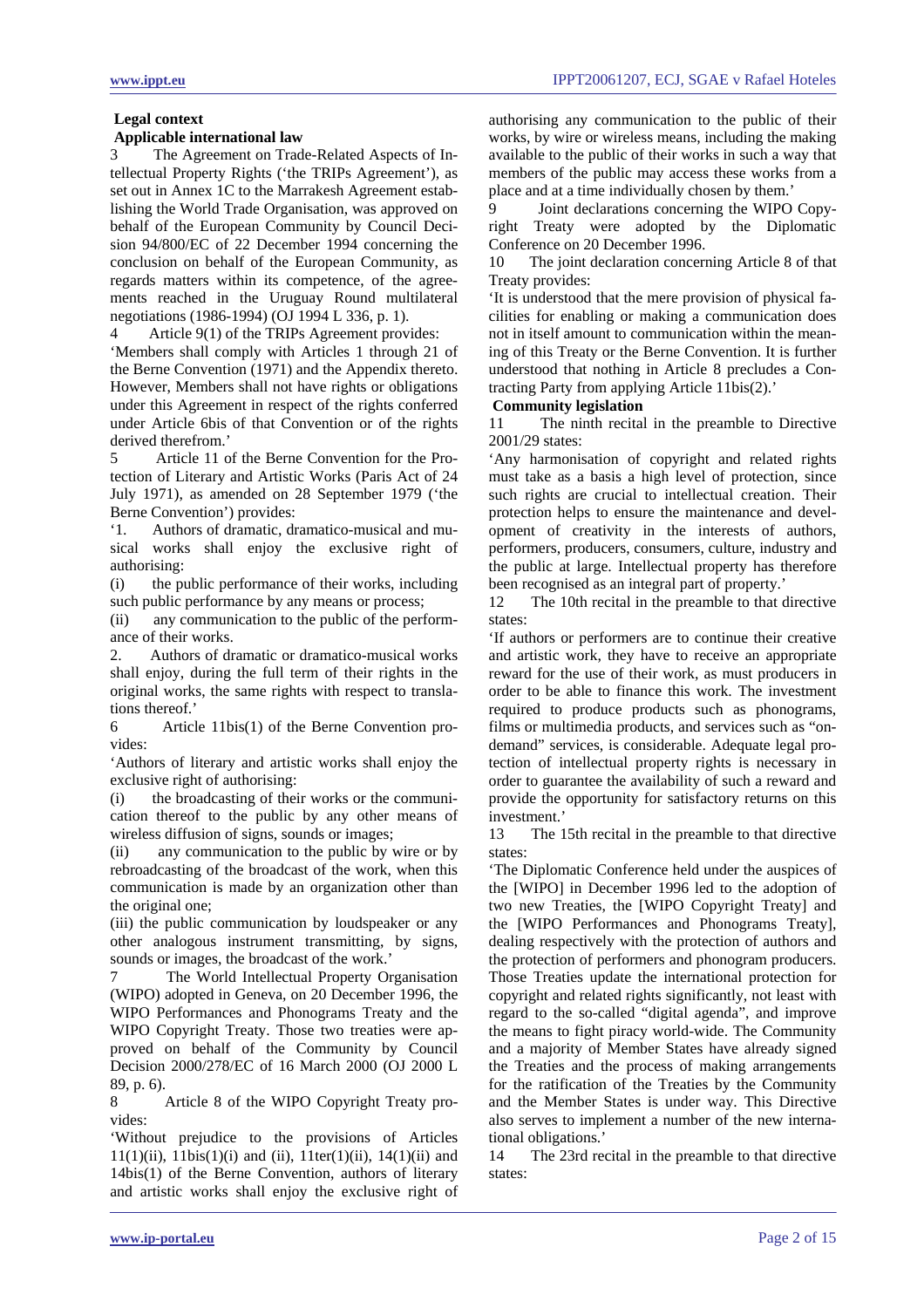'This Directive should harmonise further the author's right of communication to the public. This right should be understood in a broad sense covering all communication to the public not present at the place where the communication originates. This right should cover any such transmission or retransmission of a work to the public by wire or wireless means, including broadcasting. This right should not cover any other acts.'

15 The 27th recital in the preamble to Directive 2001/29 states:

'The mere provision of physical facilities for enabling or making a communication does not in itself amount to communication within the meaning of this Directive.'

16 Article 3 of that directive provides:

'1. Member States shall provide authors with the exclusive right to authorise or prohibit any communication to the public of their works, by wire or wireless means, including the making available to the public of their works in such a way that members of the public may access them from a place and at a time individually chosen by them.

2. Member States shall provide for the exclusive right to authorise or prohibit the making available to the public, by wire or wireless means, in such a way that members of the public may access them from a place and at a time individually chosen by them:

(a) for performers, of fixations of their performances;

(b) for phonogram producers, of their phonograms;

(c) for the producers of the first fixations of films, of the original and copies of their films;

(d) for broadcasting organisations, of fixations of their broadcasts, whether these broadcasts are transmitted by wire or over the air, including by cable or satellite.

3. The rights referred to in paragraphs 1 and 2 shall not be exhausted by any act of communication to the public or making available to the public as set out in this Article.'

## **National legislation**

17 The codified text of the Law on intellectual property, which rectifies, clarifies and harmonises the legislative provisions in force in that area ('the LIP'), was approved by Royal Legislative Decree No 1/1996 of 12 April 1996 (BOE No 97 of 22 April 1996).

18 Article 17 of the LIP provides:

'The author has the exclusive rights of exploitation of his works regardless of their form and, inter alia, the exclusive rights of reproduction, distribution, public communication and conversion which cannot be exercised without his permission except in circumstances laid down in this Law.'

19 Article 20(1) of the LIP provides:

'Public communication shall mean any act by which a number of persons can have access to the work without prior distribution of copies to each of those persons.

Communication which takes place within a strictly domestic location which is not integrated into or connected to a distribution network of any kind shall not be classified as public.'

## **The main proceedings and the questions referred for a preliminary ruling**

20 SGAE is the body responsible for the management of intellectual property rights in Spain.

21 SGAE took the view that the use of television sets and the playing of ambient music within the hotel owned by Rafael, during the period from June 2002 to March 2003, involved communication to the public of works belonging to the repertoire which it manages. Considering that those acts were carried out in breach of the intellectual property rights attached to the works, SGAE brought an action for compensation against Rafael before the Juzgado de Primera Instancia (Court of First Instance) No 28, Barcelona (Spain).

22 By decision of 6 June 2003, that court partially rejected the claim. It took the view that the use of television sets in the hotel's rooms did not involve communication to the public of works managed by SGAE. It considered, on the other hand, that the claim was well founded as regards the well-known existence in hotels of communal areas with television sets and where ambient music is played.

23 SGAE and Rafael both brought appeals before the Audiencia Provincial (Provincial Court) de Barcelona, which decided to stay the proceedings and to refer the following questions to the Court of Justice for a preliminary ruling:

'(1) Does the installation in hotel rooms of television sets to which a satellite or terrestrial television signal is sent by cable constitute an act of communication to the public which is covered by the harmonisation of national laws protecting copyright provided for in Article 3 of Directive [2001/29]?

(2) Is the fact of deeming a hotel room to be a strictly domestic location, so that communication by means of television sets to which is fed a signal previously received by the hotel is not regarded as communication to the public, contrary to the protection of copyright pursued by Directive [2001/29]?

(3) For the purposes of protecting copyright in relation to acts of communication to the public provided for in Directive [2001/29], can a communication that is effected through a television set inside a hotel bedroom be regarded as public because successive viewers have access to the work?'

## **The request to have the oral procedure reopened**

24 By letter received at the Court of Justice on 12 September 2006, Rafael requested the reopening of the oral procedure, pursuant to Article 61 of the Rules of Procedure of the Court of Justice.

25 That request is based on the alleged inconsistency of the Advocate General's Opinion. Rafael submits that the negative response in the Opinion to the first question unavoidably implies a negative response to the second and third questions, whereas the Advocate General suggests that the answer to the latter questions should be in the affirmative.

26 On that point, it is appropriate to recall that neither the Statute of the Court of Justice nor the Rules of Procedure make provision for the parties to submit observations in response to the Advocate General's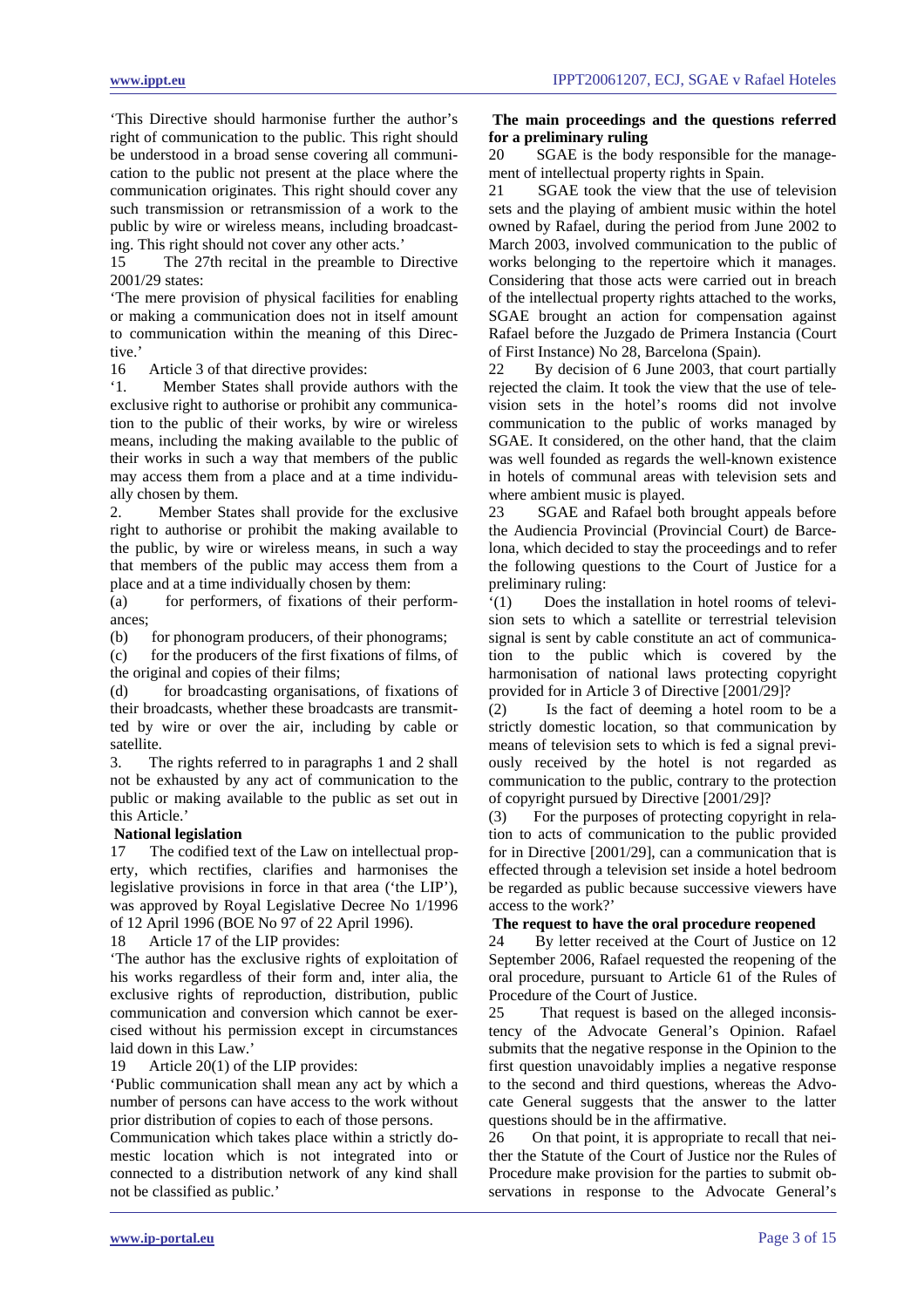<span id="page-3-0"></span>Opinion (see, in particular, Case C-259/04 Emanuel [2006] ECR I-3089, paragraph 15).

27 The Court may, certainly, of its own motion, on a proposal from the Advocate General or at the request of the parties, order that the oral procedure should be reopened in accordance with Article 61 of its Rules of Procedure, if it considers that it lacks sufficient information or that the case must be dealt with on the basis of an argument which has not been debated between the parties (see, in particular, Case C-209/01 Schilling and Fleck-Schilling [2003] ECR I-13389, paragraph 19, and Case C-30/02 Recheio – Cash & Carry [2004] ECR I-6051, paragraph 12).

28 However, the Court finds that in the present case it has all the information necessary to give judgment.

29 Consequently, there is no need to order the reopening of the oral procedure.

## **The questions**

## **Preliminary observations**

30 It should be stated at the outset that, contrary to Rafael's submissions, the situation at issue in the main proceedings does not fall within Council Directive 93/83/EEC of 27 September 1993 on the coordination of certain rules concerning copyright and rights related to copyright applicable to satellite broadcasting and cable retransmission (OJ 1993 L 248, p. 15), but within Directive 2001/29. The latter applies to all communications to the public of protected works, whereas Directive 93/83 only provides for minimal harmonisation of certain aspects of protection of copyright and related rights in the case of communication to the public by satellite or cable retransmission of programmes from other Member States. As the Court has already held, unlike Directive 2001/29, this minimal harmonisation does not provide information to enable the Court to reply to a question concerning a situation similar to that which is the subject of the questions referred for a preliminary ruling (see, to that effect, Case C-293/98 Egeda [2000] ECR I-629, paragraphs 25 et 26).

31 Next, it should be noted that the need for uniform application of Community law and the principle of equality require that where provisions of Community law make no express reference to the law of the Member States for the purpose of determining their meaning and scope, as is the case with Directive 2001/29/EC, they must normally be given an autonomous and uniform interpretation throughout the Community (see, in particular, Case C-357/98 Yiadom [2000] ECR I-9265, paragraph 26, and **[Case C-245/00 SENA \[2003\] ECR](http://www.iept.nl/files/2003/IEPT20030206_HvJEG_Sena_v_NOS.pdf)  [I-1251, paragraph 23](http://www.iept.nl/files/2003/IEPT20030206_HvJEG_Sena_v_NOS.pdf)**). It follows that the Austrian Government cannot reasonably maintain that it is for the Member States to provide the definition of 'public' to which Directive 2001/29 refers but does not define.

## **The first and third questions**

32 By its first and third questions, which it is appropriate to examine together, the referring court asks, essentially, whether the distribution of a signal through television sets to customers in hotel rooms constitutes communication to the public within the meaning of Article 3(1) of Directive 2001/29, and whether the installation of television sets in hotel rooms constitutes, in itself, an act of that nature.

33 In that respect, it should be noted that that Directive does not define 'communication to the public'.

34 According to settled case-law, in interpreting a provision of Community law it is necessary to consider not only its wording, but also the context in which it occurs and the objectives pursued by the rules of which it is part (see, in particular, Case C-156/98 Germany v Commission [2000] ECR I-6857, paragraph 50, and Case C-53/05 Commission v Portugal [2006] ECR I-0000, paragraph 20).

35 Moreover, Community legislation must, so far as possible, be interpreted in a manner that is consistent with international law, in particular where its provisions are intended specifically to give effect to an international agreement concluded by the Community (see, in particular, Case C-341/95 Bettati [1998] ECR I-4355, paragraph 20 and the case-law cited).

36 It follows from the 23rd recital in the preamble to Directive 2001/29 that 'communication to the public' must be interpreted broadly. Such an interpretation is moreover essential to achieve the principal objective of that directive, which, as can be seen from its ninth and tenth recitals, is to establish a high level of protection of, inter alios, authors, allowing them to obtain an appropriate reward for the use of their works, in particular on the occasion of communication to the public.

37 The Court has held that, in the context of this concept, the term 'public' refers to an indeterminate number of potential television viewers (**[Case C-89/04](http://www.ippt.eu/files/2005/IPPT20050602_ECJ_Mediakabel_v_Commissariaat_voor_de_Media.pdf)  [Mediakabel \[2005\] ECR I-4891, paragraph 30](http://www.ippt.eu/files/2005/IPPT20050602_ECJ_Mediakabel_v_Commissariaat_voor_de_Media.pdf)**, and Case C-192/04 Lagardère Active Broadcast [2005] ECR I-7199, paragraph 31).

38 In a context such as that in the main proceedings, a general approach is required, making it necessary to take into account not only customers in hotel rooms, such customers alone being explicitly mentioned in the questions referred for a preliminary ruling, but also customers who are present in any other area of the hotel and able to make use of a television set installed there. It is also necessary to take into account the fact that, usually, hotel customers quickly succeed each other. As a general rule, a fairly large number of persons are involved, so that they may be considered to be a public, having regard to the principal objective of Directive 2001/29, as referred to in paragraph 36 of this judgment.

39 In view, moreover, of the cumulative effects of making the works available to such potential television viewers, the latter act could become very significant in such a context. It matters little, accordingly, that the only recipients are the occupants of rooms and that, taken separately, they are of limited economic interest for the hotel.

40 It should also be pointed out that a communication made in circumstances such as those in the main proceedings constitutes, according to Article 11bis(1)(ii) of the Berne Convention, a communication made by a broadcasting organisation other than the original one. Thus, such a transmission is made to a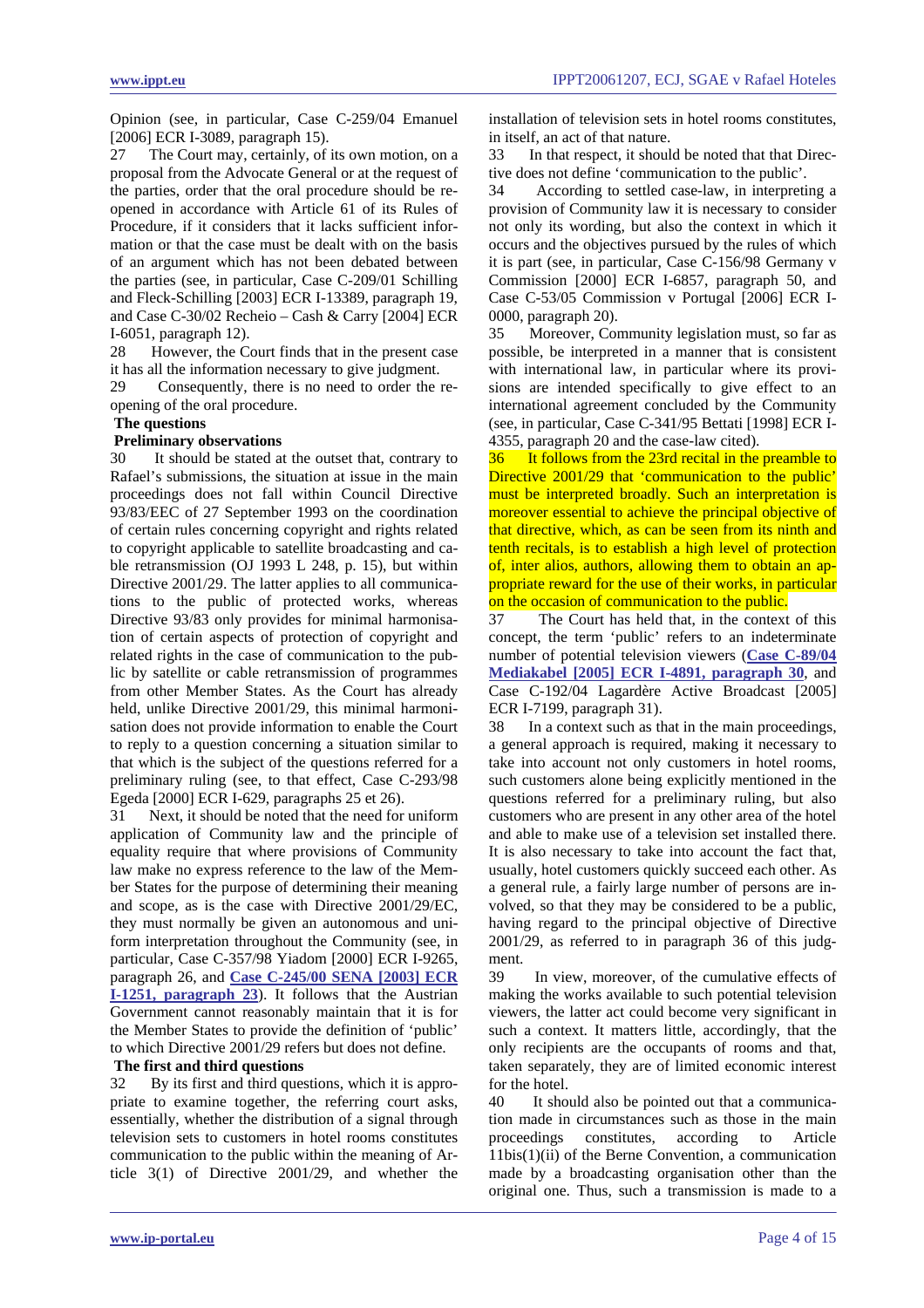public different from the public at which the original act of communication of the work is directed, that is, to a new public.

41 As is explained in the Guide to the Berne Convention, an interpretative document drawn up by the WIPO which, without being legally binding, nevertheless assists in interpreting that Convention, when the author authorises the broadcast of his work, he considers only direct users, that is, the owners of reception equipment who, either personally or within their own private or family circles, receive the programme. According to the Guide, if reception is for a larger audience, possibly for profit, a new section of the receiving public hears or sees the work and the communication of the programme via a loudspeaker or analogous instrument no longer constitutes simple reception of the programme itself but is an independent act through which the broadcast work is communicated to a new public. As the Guide makes clear, such public reception falls within the scope of the author's exclusive authorisation right.

42 The clientele of a hotel forms such a new public. The transmission of the broadcast work to that clientele using television sets is not just a technical means to ensure or improve reception of the original broadcast in the catchment area. On the contrary, the hotel is the organisation which intervenes, in full knowledge of the consequences of its action, to give access to the protected work to its customers. In the absence of that intervention, its customers, although physically within that area, would not, in principle, be able to enjoy the broadcast work.

43 It follows from Article 3(1) of Directive 2001/29 and Article 8 of the WIPO Copyright Treaty that for there to be communication to the public it is sufficient that the work is made available to the public in such a way that the persons forming that public may access it. Therefore, it is not decisive, contrary to the submissions of Rafael and Ireland, that customers who have not switched on the television have not actually had access to the works.

44 Moreover, it is apparent from the documents submitted to the Court that the action by the hotel by which it gives access to the broadcast work to its customers must be considered an additional service performed with the aim of obtaining some benefit. It cannot be seriously disputed that the provision of that service has an influence on the hotel's standing and, therefore, on the price of rooms. Therefore, even taking the view, as does the Commission of the European Communities, that the pursuit of profit is not a necessary condition for the existence of a communication to the public, it is in any event established that the communication is of a profit-making nature in circumstances such as those in the main proceedings.

45 With reference to the question whether the installation of television sets in hotel rooms constitutes, in itself, a communication to the public within the meaning of Article 3(1) of Directive 2001/29, it should be pointed out that the 27th recital in the preamble to that directive states, in accordance with Article 8 of the WIPO Copyright Treaty, that '[t]he mere provision of physical facilities for enabling or making a communication does not in itself amount to communication within the meaning of [that] Directive.'

46 While the mere provision of physical facilities, usually involving, besides the hotel, companies specialising in the sale or hire of television sets, does not constitute, as such, a communication within the meaning of Directive 2001/29, the installation of such facilities may nevertheless make public access to broadcast works technically possible. Therefore, if, by means of television sets thus installed, the hotel distributes the signal to customers staying in its rooms, then communication to the public takes place, irrespective of the technique used to transmit the signal.

47 Consequently, the answer to the first and second questions is that, while the mere provision of physical facilities does not as such amount to a communication within the meaning of Directive 2001/29, the distribution of a signal by means of television sets by a hotel to customers staying in its rooms, whatever technique is used to transmit the signal, constitutes communication to the public within the meaning of Article 3(1) of that directive.

## **The second question**

48 By its second question, the referring court asks, essentially, whether the private nature of hotel rooms precludes the communication of a work to those rooms by means of television sets from constituting communication to the public within the meaning of Article 3(1) of Directive 2001/29.

49 In that respect, Ireland submits that communication or making available of works in the private context of hotel rooms should be distinguished from the same acts which take place in public areas of the hotel. This argument cannot however be accepted.

50 It is apparent from both the letter and the spirit of Article 3(1) of Directive 2001/29 and Article 8 of the WIPO Copyright Treaty – both of which require authorisation by the author not for retransmissions in a public place or one which is open to the public but for communications by which the work is made accessible to the public – that the private or public nature of the place where the communication takes place is immaterial.

51 Moreover, according to the provisions of Directive 2001/29 and of the WIPO Copyright Treaty, the right of communication to the public covers the making available to the public of works in such a way that they may access them from a place and at a time individually chosen by them. That right of making available to the public and, therefore, of communication to the public would clearly be meaningless if it did not also cover communications carried out in private places.

52 In support of the argument concerning the private nature of hotel rooms, Ireland also invokes the European Convention for the Protection of Human Rights and Fundamental Freedoms, signed in Rome on 4 November 1950 ('the ECHR'), and in particular its Article 8, which prohibits any arbitrary or disproportionate interference by a public authority in the sphere of private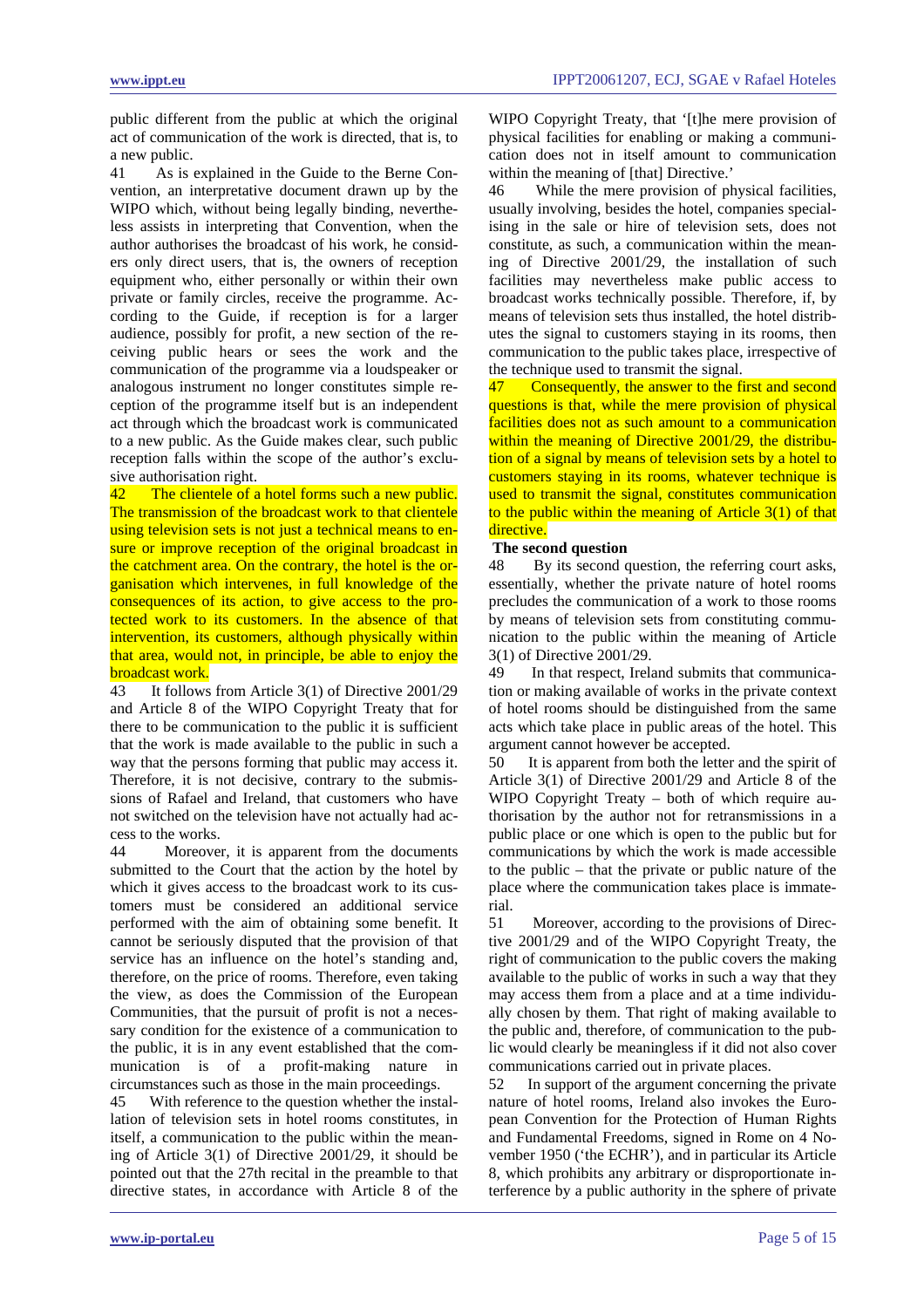<span id="page-5-0"></span>activity. However, this argument cannot be accepted either.

53 In that respect, it should be pointed out that Ireland does not make clear who, in a context such as that of the main proceedings, would be the victim of such an arbitrary or disproportionate intervention. Ireland can hardly have in mind the customers who benefit from the signal which they receive and who are under no obligation to pay the authors. Nor can the victim be the hotel since, even though it must be concluded that the hotel is obliged to make such payment, it cannot claim to be a victim of an infringement of Article 8 of the ECHR in so far as the rooms, once made available to its customers, cannot be considered as coming within its private sphere.

54 Having regard to all of the foregoing considerations, the answer to the second question is that the private nature of hotel rooms does not preclude the communication of a work by means of television sets from constituting communication to the public within the meaning of Article 3(1) of Directive 2001/29.

# **Costs**

55 Since these proceedings are, for the parties to the main proceedings, a step in the action pending before the national court, the decision on costs is a matter for that court. Costs incurred in submitting observations to the Court, other than the costs of those parties, are not recoverable.

#### **On those grounds,**

the Court (Third Chamber) hereby rules:

1. While the mere provision of physical facilities does not as such amount to communication within the meaning of Directive 2001/29/EC of the European Parliament and of the Council of 22 May 2001 on the harmonisation of copyright and related rights in the information society, the distribution of a signal by means of television sets by a hotel to customers staying in its rooms, whatever technique is used to transmit the signal, constitutes communication to the public within the meaning of Article 3(1) of that directive.

2. The private nature of hotel rooms does not preclude the communication of a work by means of television sets from constituting communication to the public within the meaning of Article 3(1) of Directive 2001/29.

OPINION OF ADVOCATE GENERAL Sharpston delivered on 13 July 2006 (1) Case C-306/05 Sociedad General de Autores y Editores de España (SGAE)

v

Rafael Hoteles SL

1. In the present case, the Audiencia Provincial de Barcelona (Provincial High Court, Barcelona) (Spain) seeks an interpretation of Article 3(1) of Directive 2001/29 on the harmonisation of certain aspects of copyright and related rights in the information society (2) ('the Copyright Directive' or 'the Directive').

### **The Copyright Directive**

2. The Copyright Directive, as its title indicates, aims to harmonise certain aspects of copyright and related rights, (3) including the right to communicate works to the public.

3. The preamble to the Directive first stresses that any harmonisation of copyright and related rights must take as a basis a high level of protection of, inter alios, authors and performers who, if they are to continue their creative and artistic work, must receive an appropriate reward for the use of their work. It adds that a rigorous, effective system for the protection of copyright and related rights is one of the main ways of ensuring that European cultural creativity and production receive the necessary resources and safeguarding the independence and dignity of artistic creators and performers. (4)

4. The following recitals are also relevant to the present case:

'(15) The … "WIPO Copyright Treaty" … update[s] the international protection for copyright and related rights significantly, not least with regard to the socalled "digital agenda" … . This Directive also serves to implement a number of the new international obligations.

(23) This Directive should harmonise further the author's right of communication to the public. This right should be understood in a broad sense covering all communication to the public not present at the place where the communication originates. This right should cover any such transmission or retransmission of a work to the public by wire or wireless means, including broadcasting. This right should not cover any other acts.

…

…

(27) The mere provision of physical facilities for enabling or making a communication does not in itself amount to communication within the meaning of this Directive.'

Article 3(1) of the Directive requires Member States to 'provide authors with the exclusive right to authorise or prohibit any communication to the public of their works, by wire or wireless means, including the making available to the public of their works in such a way that members of the public may access them from a place and at a time individually chosen by them'.

6. The Directive entered into force on 22 June 2001 and required implementation by 22 December 2002. (5)

### **The international legal framework**

7. Article 3(1) of the Copyright Directive is similar to Article 11bis(1) of the Berne Convention for the Protection of Literary and Artistic Works (6) ('the Berne Convention' or 'the Convention') and almost identical to Article 8 of the WIPO (7) Copyright Treaty ('the WCT'). (8) As the Commission notes, it is settled caselaw that provisions of secondary Community legislation must, so far as is possible, be interpreted in a manner that is consistent with international agreements concluded by the Community. (9)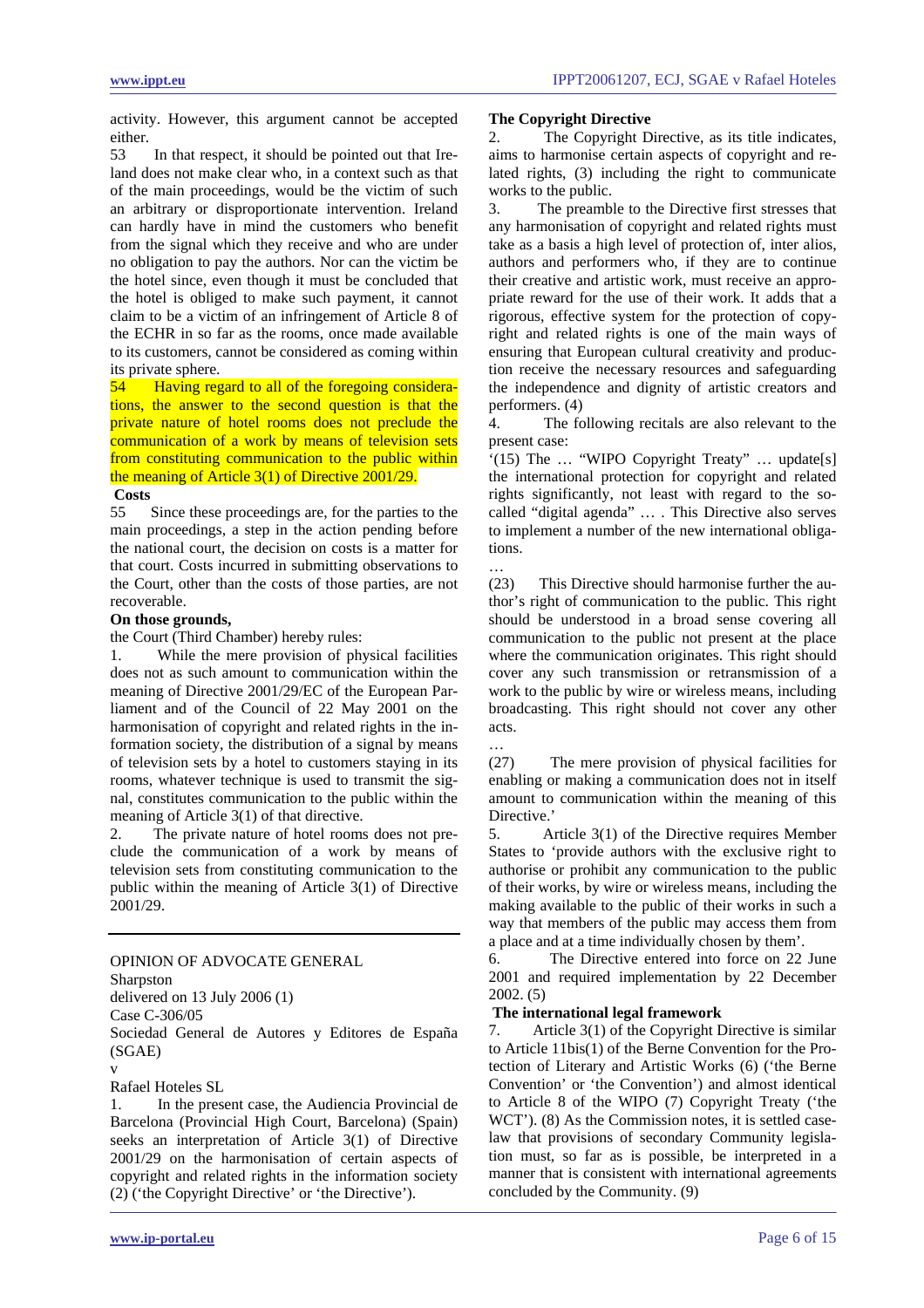## **The Berne Convention**

8. Although the Community is not a party to the Berne Convention (and indeed could not be, since membership of the Berne Union is confined to States), it is required to comply with the Convention by Article 9 of the Agreement on Trade-Related Aspects of Intellectual Property Rights ('the TRIPs Agreement'). That Agreement is found in Annex 1C to the Agreement establishing the World Trade Organisation, (10) to which the Community is a party. It may therefore be assumed that Article 3(1) of the Directive is intended to be consistent with the Convention.

9. Article 11 of the Berne Convention provides:

'1. Authors of dramatic, dramatico-musical and musical works shall enjoy the exclusive right of authorising:

(i) the public performance of their works, including such public performance by any means or process;

(ii) any communication to the public of the performance of their works.

2. Authors of dramatic or dramatico-musical works shall enjoy, during the full term of their rights in the original works, the same rights with respect to translations thereof.'

10. Article 11bis(1) of the Berne Convention provides:

'Authors of literary and artistic works shall enjoy the exclusive right of authorising:

(i) the broadcasting of their works or the communication thereof to the public by any other means of wireless diffusion of signs, sounds or images;

(ii) any communication to the public by wire or by rebroadcasting of the broadcast of the work, when this communication is made by an organisation other than the original one;  $[(11)]$ 

(iii) the public communication by loudspeaker or any other analogous instrument transmitting, by signs, sounds or images, the broadcast of the work.'

11. The Berne Convention was last revised in 1971. (12) Revision of the Convention requires unanimity of the contracting parties present and voting. Even in 1971, when there were considerably fewer contracting parties, (13) unanimity proved difficult to achieve. It appears for that reason to have been regarded as unrealistic to effect a further revision of the Convention to take account of technological developments since 1971. WIPO accordingly decided to prepare a new treaty which, as a 'special agreement' within the meaning of Article 20 of the Convention, would not require unanimity of the Berne Union members. A further advantage was that the European Community could accede (as could countries which were not members of the Berne Union).

## **The WCT**

12. The WCT entered into force on 6 December 2001. The Community, although a signatory, has not yet ratified the WCT. (14) It is none the less of relevance in interpreting the Copyright Directive since recital 15 in the preamble to the Directive states that the Directive 'serves to implement a number of the new international obligations' deriving from the WCT.

13. Article 8, headed 'Right of Communication to the Public', reads as follows:

'Without prejudice to the provisions of Articles  $11(1)(ii)$ ,  $11bis(1)(i)$  and  $(ii)$  ... of the Berne Convention, authors of literary and artistic works shall enjoy the exclusive right of authorising any communication to the public of their works, by wire or wireless means, including the making available to the public of their works in such a way that members of the public may access these works from a place and at a time individually chosen by them.'

## **The relevant Spanish legislation**

14. According to the order for reference, the Spanish law governing intellectual property (15) grants authors exclusive rights for exploitation of their works in any form. Such rights include public communication. Article 20 explains first what is meant by public communication: 'any act by which a number of persons can have access to the work without prior distribution of copies to each of those persons'. It then states that communication which 'takes place within a strictly domestic location which is not integrated into or connected to a distribution network of any kind' does not fall to be classified as public communication.

15. The referring court states that until recently the Spanish Tribunal Supremo (Supreme Court) took the view that hotel rooms were not domestic locations and that, consequently, the use of television in those hotel rooms constituted an act of public communication within the meaning of Article 20 of the Intellectual Property Law. (16) As a result, the hotel owner was required to pay fees for authorised use to the society owning and managing the repertoire of works communicated.

16. That case-law was however reversed by a decision of the Supreme Court in 2003, (17) which ruled that a hotel room is a strictly domestic location, that consequently the use of television sets in such rooms does not constitute an act of public communication and that no authorisation is therefore required from the owners of intellectual property rights in respect of the works communicated.

## **The main proceedings and the reference to the Court**

17. Sociedad General de Autores y Editores de España ('SGAE') is an intellectual property rights management society. It commenced proceedings against Rafael Hoteles SL ('Rafael'), the owner of Hotel Rafael, for infringement of intellectual property rights managed by SGAE. Specifically, SGAE complained that in the months between June 2002 and March 2003 acts of communication to the public were carried out involving works belonging to the repertoire managed by SGAE. The acts in question were carried out through television sets installed in the hotel rooms which enabled the guests to see programmes on channels whose signals were received by the hotel main aerial and then distributed to each of the television sets in the various rooms. SGAE claimed that Rafael should be ordered to pay compensation.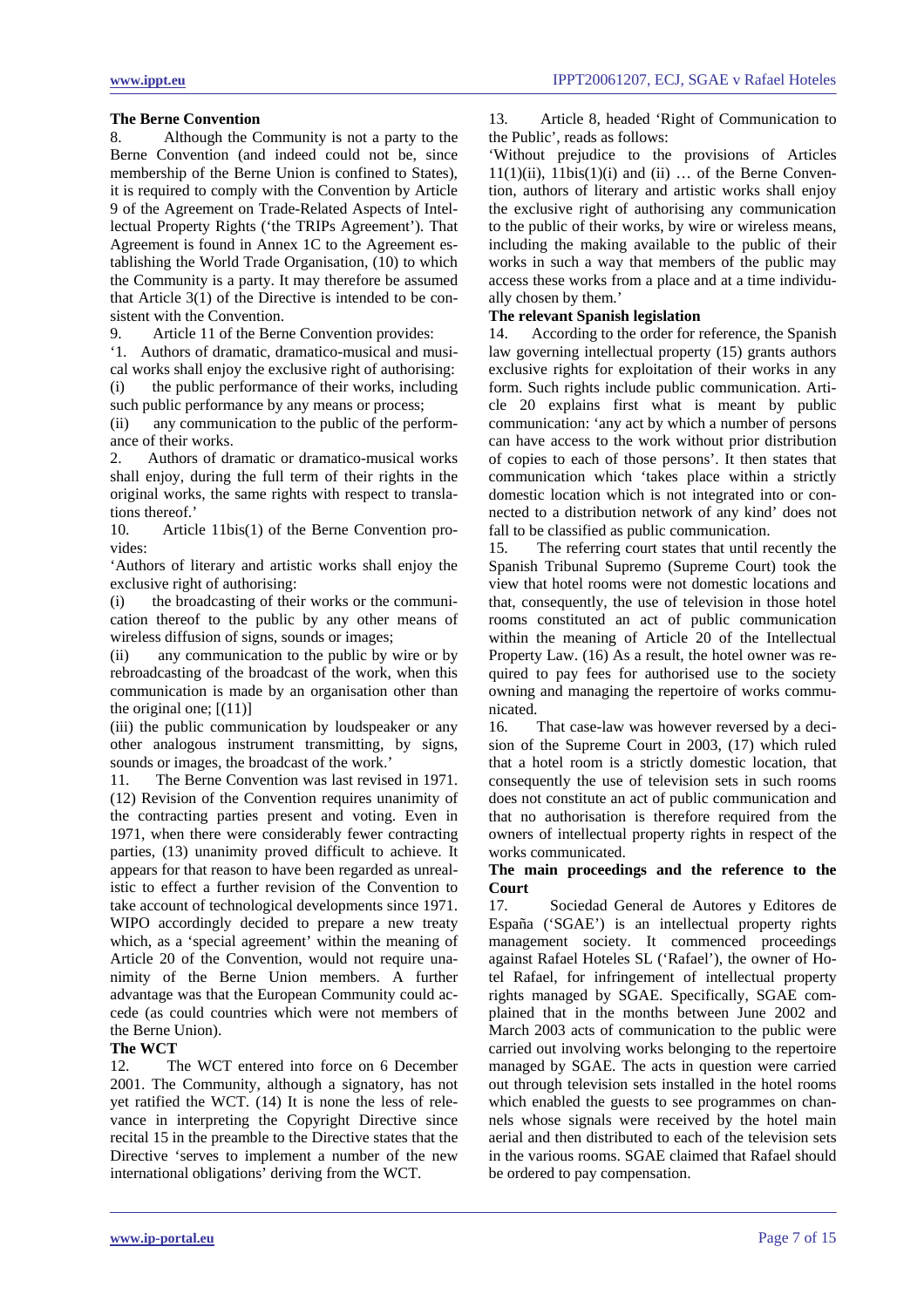18. The court of first instance dismissed SGAE's claim. It held that, on the basis of the Spanish Supreme Court's recent case-law summarised above, the use of television sets in the rooms of Hotel Rafael did not involve acts of public communication of works managed by SGAE; and that it was therefore not necessary for the hotel owner to obtain prior authorisation and pay the corresponding fee.

19. SGAE appealed to the Audiencia Provincial de Barcelona which considers that the Spanish legislation and case-law may infringe the Copyright Directive. Specifically, the referring court has doubts as to whether the reception by the hotel of the television signal, whether terrestrial or satellite, and the distribution thereof by cable to the various hotel rooms, are acts of communication to the public for the purposes of the Directive. It considers that the essence of communication to the public is rendering the work broadcast, in this case by television, accessible to a number of persons. Such a situation clearly exists where the public is present at the same time, for example when there is a television set in a hotel lobby. More doubts arise, however, when the public comprises a series of members present successively, as in the case of a hotel bedroom.

20. The Audiencia Provincial de Barcelona has accordingly stayed the proceedings and referred the following questions to the Court for a preliminary ruling:

'(1) Does the installation in hotel rooms of television sets to which a satellite or terrestrial television signal is sent by cable constitute an act of communication to the public which is covered by the harmonisation of national laws protecting copyright provided for in Article 3 of Directive 2001/29/EC of the European Parliament and of the Council of 22 May 2001?

(2) Is the fact of deeming a hotel room to be a strictly domestic location, so that communication by means of television sets to which is fed a signal previously received by the hotel is not regarded as communication to the public, contrary to the protection of copyright pursued by Directive 2001/29/EC of the European Parliament and of the Council of 22 May 2001?

(3) For the purposes of protecting copyright in relation to acts of communication to the public provided for in Directive 2001/29/EEC of the European Parliament and of the Council of 22 May 2001, can a communication that is effected through a television set inside a hotel bedroom be regarded as public because successive viewers have access to the work?'

21. Written observations have been submitted by SGAE, the Austrian, French and Irish Governments and the Commission. SGAE, Rafael, the Irish and Polish Governments and the Commission were represented at the hearing.

# **The EGEDA case**

22. The Spanish legislation which has given rise to the present case has already been the subject-matter of a reference for a preliminary ruling, made before the Copyright Directive was adopted. In EGEDA (18) the

Court was asked whether the reception by a hotel establishment of satellite or terrestrial television signals and their distribution by cable to the various rooms of that hotel constituted an act of communication to the public or reception by the public within the meaning of Directive 93/83. (19) The Court ruled that that question was not governed by Directive 93/83 and was consequently to be decided in accordance with national law.

23. Advocate General La Pergola had also taken the view that the question was not governed by Directive 93/83. (20) Nevertheless, he went on to analyse Article 11bis(1) of the Berne Convention, which in his view enabled an answer to be given to the national court's question. (21) He concluded by proposing that the Court should rule that, first, Directive 93/83 was not applicable, and, second, that the reception by a hotel of protected works broadcast by satellite or terrestrial television signals from another Member State and the subsequent retransmission by cable of the programme signals received to the televisions located in the bedrooms of the same hotel constitutes an act of communication to the public within the meaning of Article 11bis of the Berne Convention. I shall refer in this Opinion to much of Advocate General La Pergola's helpful analysis.

# **Assessment**

24. The questions referred concern the interpretation of 'communication to the public' in Article 3(1) of the Directive.

25. Essentially, SGAE and the French Government consider that that concept properly construed covers the activities described, so that all three questions referred should be answered in the affirmative. Rafael and the Austrian and Irish Governments take the contrary view. The Polish Government focuses on the second and third questions, which it considers should be answered in the affirmative. The Commission considers that, while the mere installation of television sets in hotel rooms does not constitute an act of 'communication to the public', the distribution to hotel rooms by cable of television signals, received by satellite or terrestrially, does constitute such an act.

# **The first question**

26. I agree with Rafael, the Austrian and Irish Governments and the Commission that the mere installation of television sets in hotel rooms does not constitute an act of communication to the public within the meaning of Article 3(1) of the Directive. (22)

27. That conclusion follows clearly from recital 27 in the preamble to the Directive, which states that 'The mere provision of physical facilities for enabling or making a communication does not in itself amount to communication within the meaning of this Directive'. That limitation, which is unequivocal, corroborates the statement in recital 23 that the 'right [of communication to the public] should cover any … transmission or retransmission of a work to the public [not present at the place where the communication originates] by wire or wireless means, including broadcasting [and] should not cover any other acts'.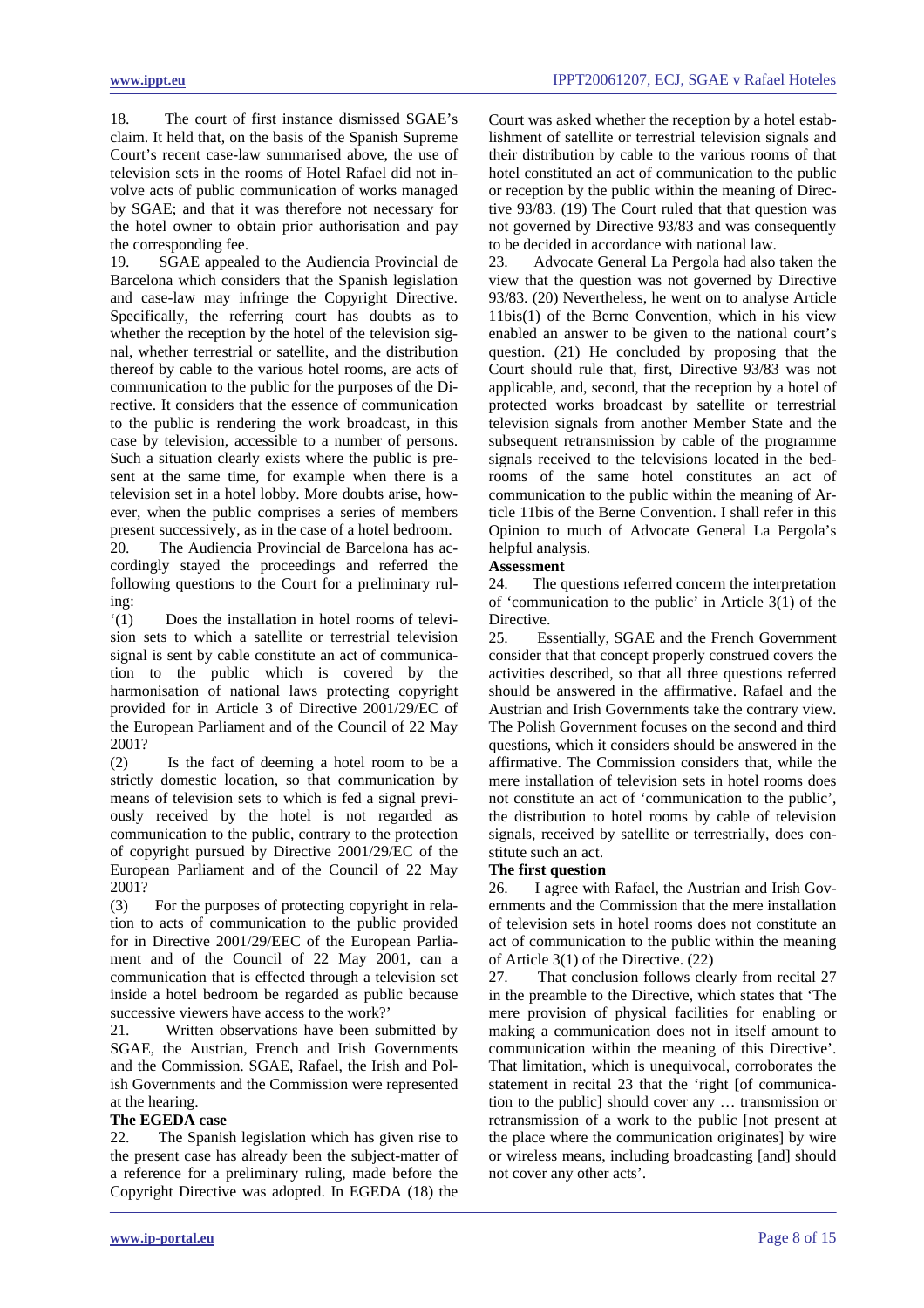28. That approach is moreover consistent with the interpretation of the term 'communication' in the WCT. It is clear that Article 3(1) of the Directive seeks to implement at Community level certain new international obligations imposed by that Treaty. (23) Indeed the right which Article 3(1) requires Member States to provide is framed in virtually identical terms to Article 8 thereof. That is not coincidental: the Community and the Member States proposed Article 8. (24) The Diplomatic Conference which adopted that treaty (25) also adopted the following 'agreed statement' concerning Article 8:

'It is understood that the mere provision of physical facilities for enabling or making a communication does not in itself amount to communication within the meaning of this Treaty or the Berne Convention. It is further understood that nothing in Article 8 precludes a Contracting Party from applying Article 11bis(2).'

29. I accordingly consider that the answer to the first question referred should be that the installation in hotel rooms of television sets to which a satellite or terrestrial television signal is sent by cable does not constitute an act of communication to the public within the meaning of Article 3(1) of the Copyright Directive.

## **The second and third questions**

30. The referring court's second and third questions can conveniently be dealt with together. Read in conjunction, they ask in effect whether communication of broadcasts to hotel bedrooms by means of television sets to which is fed a signal initially received by the hotel is to be regarded as 'communication to the public' within the meaning of Article 3(1) of the Directive.

31. It is common ground that, if the recipients are found to constitute 'the public', Article 3(1) will apply: what divides the parties submitting observations, and what prompted the referring court to make the reference, is the meaning of 'the public'.

32. In my view, the second and third questions should be answered in the affirmative.

33. The Directive gives no definition of 'the public', although (as SGAE and the French and Polish Governments submit) there are indications that the term is, for the purposes of the Directive, to be interpreted broadly. That is suggested both by the principal objective of the Directive, which takes as its basis 'a high level of protection' of copyright and related rights, (26) and by the statement in the preamble to the Directive that the right of communication to the public 'should be understood in a broad sense covering all communication to the public not present at the place where the communication originates [and] should cover any such transmission or retransmission to the public by wire or wireless means'. (27)

34. In the absence of a definition or clearer indications in the Directive, I consider that it is legitimate to seek guidance from the relevant international instruments.

35. As explained above, (28) Article 3(1) of the Directive seeks to implement at Community level the obligations imposed by Article 8 of the WCT.

36. The objectives of Article 8 are to clarify the provisions of the Berne Convention concerning the exclusive right of communication to the public of works, principally Article 11bis(1), and to supplement the rights provided under that Convention 'by extending the field of application of the right of communication to the public to cover all categories of works'. (29)

37. The second of those objectives concerns in particular literary works, photographic works, works of pictorial art and graphic works, not previously covered by the right of communication. The Basic Proposal mentions that technological developments 'have made it possible to make protected works available in many ways that differ from traditional methods'. (30) The principal such development is, of course, the internet; (31) and it is interactive (on demand), on-line transmissions that are specifically intended to be caught by the phrase 'the making available to the public of their works in such a way that members of the public may access them from a place and at a time individually chosen by them' in Article 3(1) (32) of the Directive and Article 8 of the WCT. (33) For that reason, I do not consider that, as Rafael submits, there is no 'communication to the public' in the present case because the hotel guests, being bound by existing schedules, cannot access television programmes at a time individually chosen by them. More broadly, the present case is concerned with the general rule laid down by Article 3(1) of the Directive and Article 8 of the WCT rather than the specific area expressly included under it.

38. Article 8 of the WCT seeks to supplement the provisions of the Berne Convention concerning communication to the public by conferring an exclusive right of communication to the public for authors of all kinds of works, in so far as that right is not already conferred by the Convention. (34) It thus confers a broader right to authorise 'any communication to the public of their works, by wire or wireless means'. There is no definition of 'the public'.

39. The Austrian Government submits that it is for national law to define 'the public'. It refers to Explanatory Note 10.17 in the Basic Proposal, which states: 'The term "public" has been used in Article 10 as it has been used in the present provisions of the Berne Convention. It is a matter for national legislation and caselaw to define what is "public".' The Austrian Government refers also to academic sources supporting its view that it is for national law to define 'public' (35) and to the Commission Staff working paper on the review of the EC legal framework in the field of copyright and related rights (36) which states: 'At this point, there does not seem to be any need to re-assess the line taken so far and the term "public" should remain a matter determined by national legislation and jurisprudence.'

40. In a variation on that theme, Rafael submits that Directive 93/83, (37) and not the Copyright Directive, is applicable to the present case. In accordance with the judgment of the Court in EGEDA, (38) it is thus for national law to define 'communication to the public'.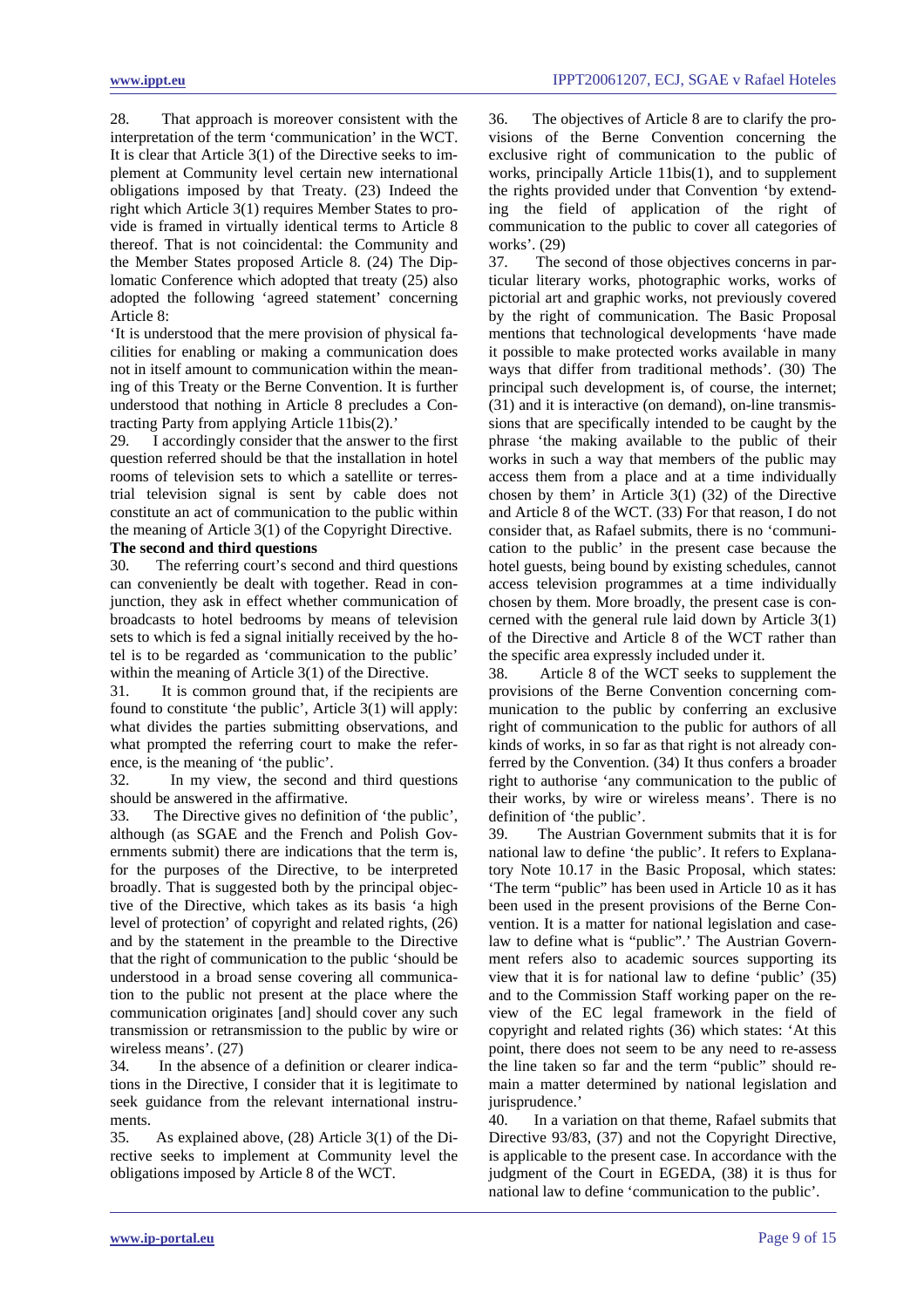41. I do not agree with those submissions.

42. As the Commission points out, the Court has recognised that 'the need for uniform application of Community law and the principle of equality require that the terms of a provision of Community law which makes no express reference to the law of the Member States for the purpose of determining its meaning and scope must normally be given an autonomous and uniform interpretation throughout the Community; that interpretation must take into account the context of the provision and the purpose of the legislation in question'. (39)

43. It is clear that the Copyright Directive is intended to be a harmonising directive, designed above all to 'help to implement the four freedoms of the internal market' and 'provid[e] for a high level of protection of intellectual property'. (40) The right to authorise communication to the public is one of the four issues which the Commission considered, when submitting its proposal for the Directive, to require immediate legislative action at Community level in view of their relevance for the internal market. (41) Recital 23 in the preamble explicitly states that the Directive 'should harmonise further the author's right of communication to the public'. It is manifest that that harmonisation would be a dead letter if Member States were free to define one of the two fundamental elements of the substance of that right. (42) Moreover the Court in EGEDA (43) assumes that Article 3(1) is based on a uniform concept of 'communication to the public'.

44. I do not consider that that view is in conflict with the Explanatory Note referred to by Austria. In the context of the WCT, to which the Community is a signatory, the 'national legislation' is the Copyright Directive (rather than the national legislations of the various Member States) and the 'case-law' is that of this Court.

45. With regard to the Commission Working Paper, the agent for the Commission indicated at the hearing that it was only a draft which had never been approved by the Commission. In any event, the Commission's own view of the effect of Community legislation, while it will be of interest and may have some weight, is clearly not binding on the Court.

46. Since the WCT, like the Directive, contains no definition of 'the public', the meaning of that term must be determined by reference to the aim of Article 8. As I have indicated, (44) that provision seeks to clarify and supplement Article 11bis(1) of the Berne Convention.

47. The history of Article 11bis(1) of the Berne Convention can be seen as a series of attempts to enhance protection of authors' rights in the light of technological developments. The author's right to authorise a performance of his dramatic or musical work had been granted from the outset in 1886. (45) In 1928 Article 11bis was added, which in its original form simply conferred on authors of literary and artistic works 'the exclusive right of authorising the communication of their works to the public by radio-diffusion'. (46) That provision was clearly intended to extend the existing right to authorise a performance in the light of the technological development of radio transmission. (47) The diffusion of signals over wire was not covered.

48. In 1948 Article 11bis(1) was revised to (substantially) its current wording. The rights to authorise public performance (Article 11(1)) and communication to the public by broadcasting (existing Article 11bis(1), which essentially became Article  $11bis(1)(i)$  were supplemented by the rights to authorise communication to the public of a broadcast, by wire or by rebroadcasting, by an organisation other than the original one (Article 11bis $(1)(ii)$ ) and public communication (48) of a broadcast by loudspeaker or analogous instrument (Article 11bis(1)(iii)). The WIPO Glossary (49) defines 'rebroadcasting' as either 'simultaneous broadcasting of a broadcast received from another source, or a new, deferred broadcast of a former broadcast transmitted or received and recorded earlier'. It also makes clear that the 'authorisation to broadcast a work does not necessarily cover rebroadcasting of the work'.

49. Thus again the revision extended protection in the light of technological advances. (50) The concern throughout was clearly to ensure that authorisation given for one stage (for example performance or first broadcast) was not automatically regarded as extending to subsequent stages (for example first broadcast of a performance, communication of that broadcast by another organisation or by loudspeaker etc.).

50. It appears that the criterion of communication 'by an organisation other than the original one', used in Article 11bis(1)(ii) of the Convention, was adopted as a 'purely functional' distinction: the option of requiring a fresh authorisation wherever a retransmission 'procured a fresh circle of listeners' was deliberately rejected. (51) None the less, that seems to be the essence of the provision's effect. The WIPO Guide (52) moreover confirms that interpretation. It states, in the context of Article 11bis(1)(iii):

'Finally, the third case dealt with in [Article 11bis(1)] is that in which the work which has been broadcast is publicly communicated e.g., by loudspeaker or otherwise, to the public. This case is becoming more common. In places where people gather (cafés, restaurants, tea-rooms, hotels, large shops, trains, aircraft etc.) the practice is growing of providing broadcast programmes. There is also an increasing use of copyright works for advertising purposes in public places. The question is whether the licence given by the author to the broadcasting station covers, in addition, all the use made of the broadcast, which may or may not be for commercial ends.

The Convention's answer is "no". Just as, in the case of a relay of a broadcast by wire, an additional audience is created (paragraph  $(1)(ii)$ ), so, in this case too, the work is made perceptible to listeners (and perhaps viewers) other than those contemplated by the author when his permission was given. Although, by definition, the number of people receiving a broadcast cannot be ascertained with any certainty, the author thinks of his licence to broadcast as covering only the direct audience receiving the signal within the family circle. Once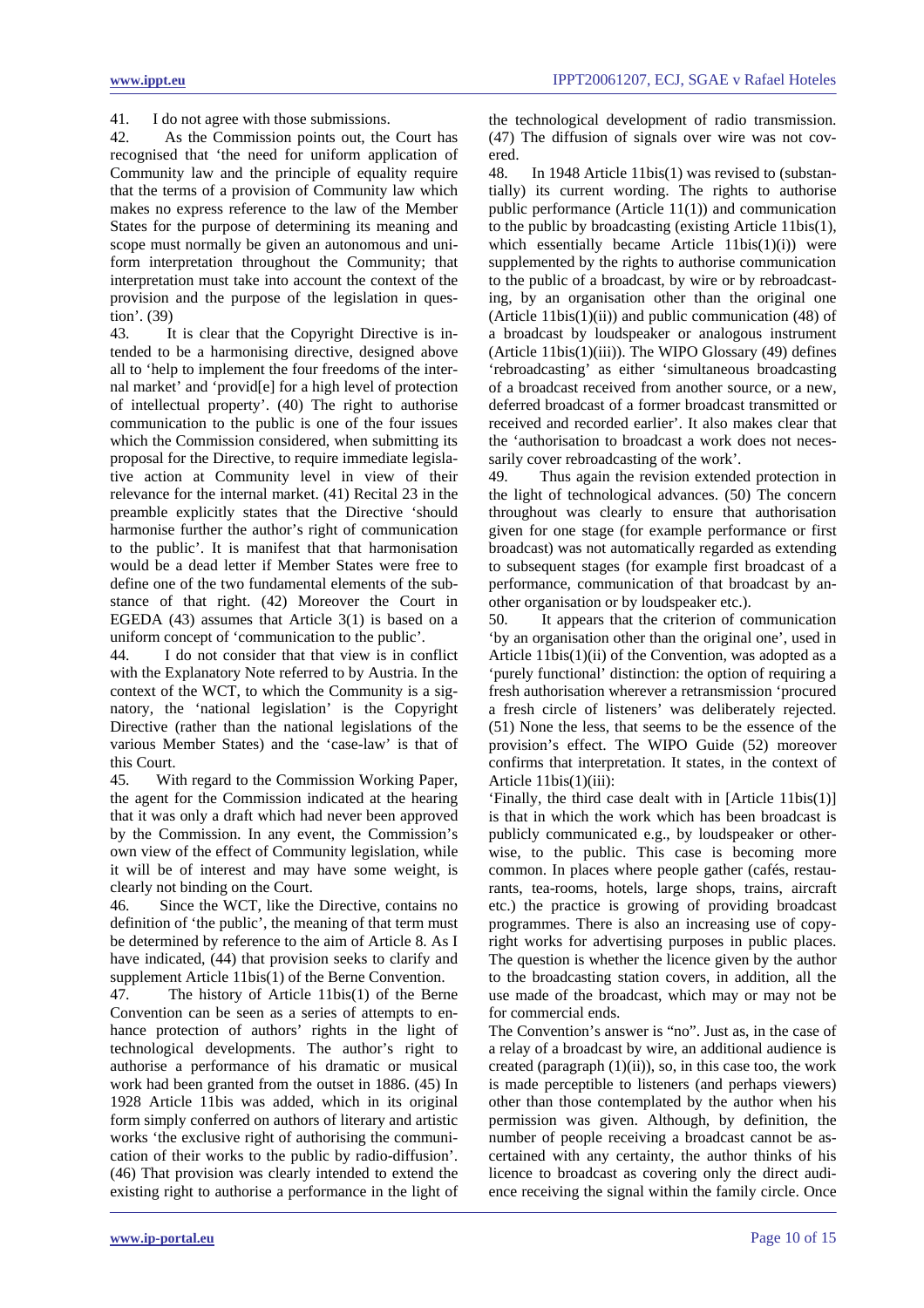this reception is done in order to entertain a wider circle, often for profit, an additional section of the public is enabled to enjoy the work and it ceases to be merely a matter of broadcasting. The author is given control over this new public performance of his work.' (53)

51. It seems clear in the light of the above that Article 8 of the WCT seeks to supplement Article 11bis(1) of the Berne Convention by enhancing the right of authors to authorise communication of their works in circumstances where advances in technology have enabled a communication which has itself been authorised to be relayed to a circle of persons going beyond the intended recipients of the initial communication.

52. The transmission of broadcasts to hotel bedrooms by means of television sets to which is fed a signal initially received by the hotel falls squarely within that concept. As Advocate General La Pergola put it in his Opinion in EGEDA, (54) '[I]t is all too clear – given that such retransmission is not just a technical means to ensure or improve reception of the original broadcast in the catchment area, as in the case, for example, of the installation and use of transceivers – that [the hotel proprietor] gave the hotel guests access to the protected work. If [it] had not made secondary use of the broadcasts, the clients – although physically within the satellite catchment area – would not have been able to enjoy the broadcast work in any other way; they therefore constitute, in this sense, a "new" public that differs from the primary broadcast public'.

53. It will be noted that the 'purely functional' criterion in fact adopted by Article 11bis(1)(ii), namely that the communication must be 'made by an organisation other than the original one', is in any event satisfied in circumstances such as those of the present case. As the French Government points out, the hotel owner is in the same situation as a third party who relays original programmes broadcast or transmitted by cable.

54. The Commission submits that the decisive factor for determining whether a communication is 'to the public' is the extent of the circle of potential recipients of the communication and its economic significance for the author. I agree that both those factors should enter into the equation. An interpretation reflecting those factors would be consistent with the aim of the provision, which is to confer on the author the right to authorise exploitation of his work by communication to the public. (55)

55. Admittedly, in the case of the communication of television signals by a hotel to different bedrooms the only recipients of each individual communication at a particular moment in time are the occupants of each bedroom, usually only one or two people. However, the cumulative effects of all communications of the same type must be taken into consideration, bearing in mind the objective of the Directive articulated in recital 9 of 'a high level of protection' of rightholders and the statement in recital 23 that the right of communication to the public 'should be understood in a broad sense'. Advocate General La Pergola dealt adroitly in his Opinion in EGEDA with the argument 'that the eco-

nomic weight of the guests of a hotel room is so slight that they cannot constitute a "new" public that differs from the primary transmission public. Consequently the retransmission of the broadcast work by television does not have the economic importance necessary to constitute an independent act of communication'. I agree with his response, which is 'that all the clients in a hotel at a given time constitute the "public" within the meaning and for the purpose of copyright. In other words the "spatial discontinuity" of the individuals involved, who constitute the circle of addressees to which the work is made accessible by the person responsible for each act of secondary use, is not large enough to negate the economic importance of the new public reached'. (56)

56. For the Commission, the profit-making nature of the communication is not decisive. The Commission cites the examples of broadcasting music over loudspeakers or images on a giant screen at charitable or political events. In its view, there would in such cases be a 'communication to the public' notwithstanding the absence of an economic motive. In contrast, Advocate General La Pergola, while agreeing on the relevance of 'the economic importance of the new public', considered in his Opinion in EGEDA that the Berne Convention 'lays down the principle that the author must authorise all secondary use of the broadcast work if this gives rise to independent economic exploitation for financial profit by the person responsible'. (57) He also expressed the view, with which I agree, that the internal retransmission service to hotel rooms undoubtedly 'constitutes an economically quantifiable benefit to the hotel'. (58)

57. It is clear that in the present case first, the circle of potential recipients of the communication is both extensive and of economic significance for the author and, second, the intervening organisation making the communication does so for its own economic benefit. In such circumstances, the communication should be regarded as being made 'to the public'. I do not consider that it is necessary or appropriate to decide in the context of the present case whether economic benefit to the person responsible for making the communication is always required in order for a communication to be regarded as 'to the public' within the meaning of Article 3 of the Directive.

58. I need finally to deal with four further detailed arguments advanced by Rafael and the Austrian and Irish Governments.

59. First, Rafael submits, if I correctly understood its counsel at the hearing, that recital 35 in the preamble to, and Article 5 of, the Copyright Directive envisage exceptions to the authors' rights protected thereby, and that in any event recital 35 provides only that in such cases 'rightholders should receive fair compensation' (59) for the use made of their works. Rafael submits that, since the verb is in the conditional tense, compensation is not mandatory. The Irish Government also referred to the Member States' right to provide for exceptions.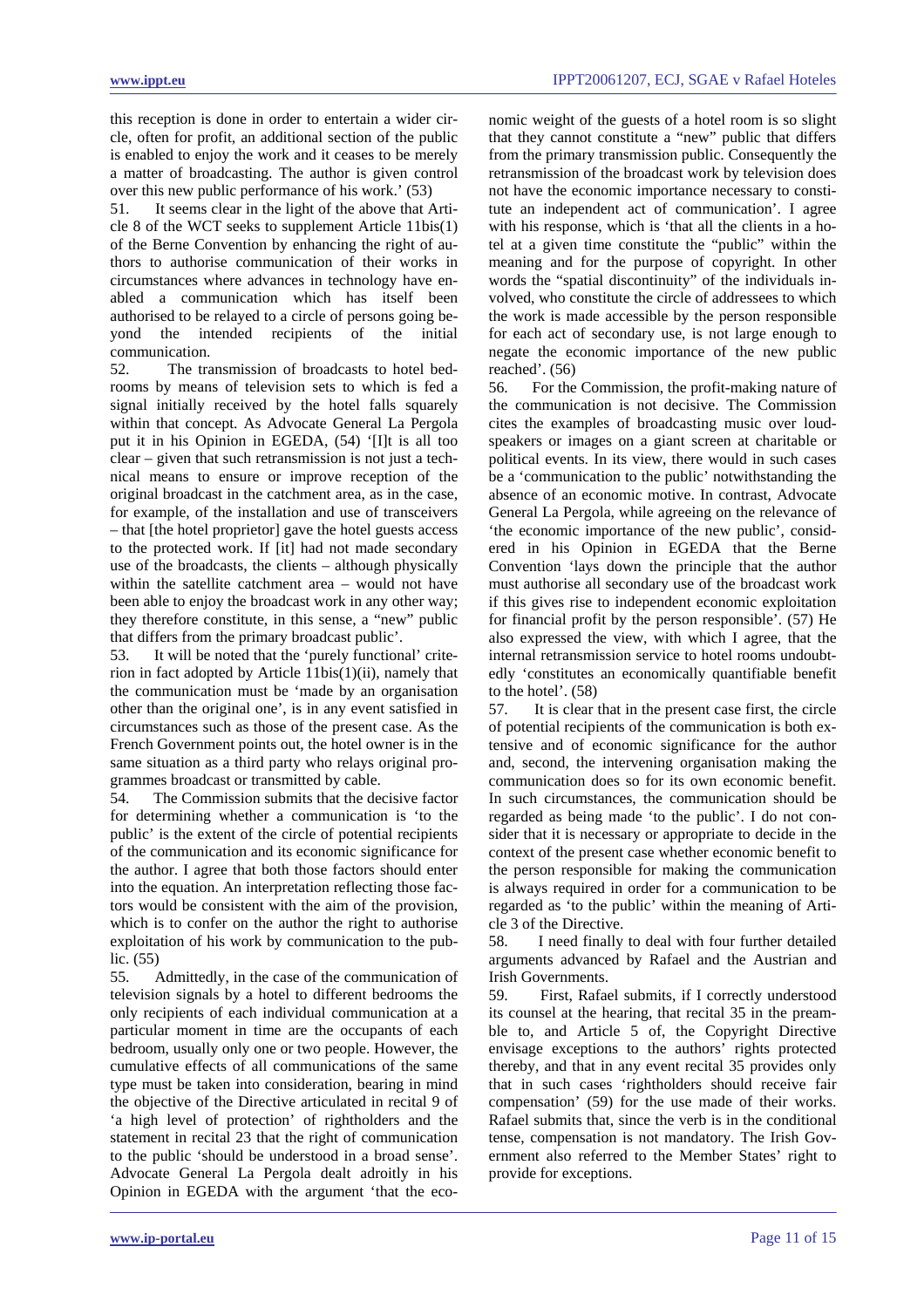60. It is correct that Article 5 of the Directive contains 'an exhaustive enumeration of exceptions and limitations to … the right of communication to the public'. (60) No explanation has been given, however, (61) as to which of those exceptions might apply in the present case. The argument from use of the conditional tense in Spanish (which in any event is normal usage in recitals) survives neither teleological interpretation nor a comparison with other language versions.

61. Second, Rafael and the Austrian Government submit that the act of retransmission by the hotel to the hotel rooms does not fall within the scope of Article 3(1) since that provision, by using the phrase 'by wire or wireless means', focuses on communication over distance. That interpretation is confirmed by recital 23, which states that the right covers only 'communication to the public not present at the place where the communication originates'. It follows that there is no complete harmonisation of the provisions relating to communication to the public and that only communication over distance – such as radio broadcasting ('by … wireless means') or cable broadcasting ('by wire') – has been harmonised. Rafael and the Austrian Government conclude that, if every act of communication, even if only successive, is public and therefore constitutes an act of communication to the public, the (probably unintended) consequence would be that the private reception of television broadcasts would also amount to an act of communication to the public.

62. I have already explained why I consider the argument that the Directive does not fully harmonise the notion of 'communication to the public' to be untenable.

63. Nor do I accept the argument that 'communication to the public' requires physical distance. Quite apart from the obvious difficulties inherent in making such an arbitrary condition workable – where would one draw the line? – the history of Article 11bis(1) of the Berne Convention provides no support for that view. On the contrary, and as discussed above, it indicates that the relevant criterion is the extension of the circle of recipients of the original transmission by an organisation other than the original one. It is clear that a given technique for transmission will need to be able to operate over distance, (62) but the fact that in a given case the distance is small does not undermine that criterion. Conversely, the criterion used in recital 23 in the preamble to the Directive, namely that 'communication to the public' covers 'all communication to the public not present at the place where the communication originates', (63) is a workable test which does not involve any quantification of distance.

64. As for Rafael and Austria's remaining suggestion that, if 'successive' communications are nevertheless 'public', private reception of television broadcasts will be caught by the definition, it seems clear from the WIPO Guide and Glossary that (as common sense would suggest) such a consequence would not follow. As the Guide states, 'the author thinks of his licence to broadcast as covering only the direct audience receiving the signal within the family

circle'. (64) That interpretation is confirmed by the definition in the WIPO Glossary of 'Communication to the public' as 'Making a work … perceptible in any appropriate manner to persons in general, that is, not restricted to specific individuals belonging to a private group'. (65) Moreover, to the extent that economic benefit to the providing organisation is relevant, it provides, in the words of Advocate General La Pergola in his Opinion in EGEDA, 'a cogent explanation for there being no communication to the public if the protected work is made accessible by the direct user of the television to his family circle or friends: in such cases there is no secondary use of the broadcast work by a third party but instead the equipment for receiving the primary transmission is shared, at no financial profit to the interested party'. (66) Finally, the Berne Convention, the WCT and the Directive are all concerned to protect authors' economic rights. It is hard to see how those rights could be prejudiced by communication to private circles.

65. Third, the Irish Government argues that the private context of hotel rooms renders the retransmission or making available of protected works to television sets in such places, where they may be seen by the guest(s) (and perhaps also by family or friends visiting the guest(s) in the room), a non-public act of communication. It notes that the Court of Justice has recognised, primarily by reference to Article 8 of the European Convention on Human Rights, (67) that the need for protection against arbitrary or disproportionate intervention by public authorities in the sphere of the private activities of any person constitutes a general principle of Community law. (68) The Community legislature must be deemed to take account of that principle when enacting secondary Community legislation, such as the Copyright Directive. It is therefore relevant for the interpretation of Article 3(1) of the Directive.

66. However, I do not see how Article 8 of the European Convention on Human Rights, which is concerned to protect individuals against interference by public authorities in the exercise of their right to respect for private and family life, can be relevant even by analogy in interpreting a provision designed to harmonise rights related to copyright. More generally, I would agree with Advocate General La Pergola who responded to a similar argument in his Opinion in EGEDA. (69) While the Advocate General accepted that, for the purpose of protecting fundamental rights, 'a hotel room forms part of the purely private or domestic sphere of a person and his family', he continued: 'the legal boundary between the private and the public is not necessarily the same in the area of copyright protection. It is no chance that the criterion for establishing the public or private nature of a room is foreign not just to the letter but also to the spirit of Article 11bis of the Convention, which requires authorisation by the author not for retransmission to places that are public or are open to the public but for acts of communication in which the work is made accessible to the public. For this purpose the term "public" is not of fundamental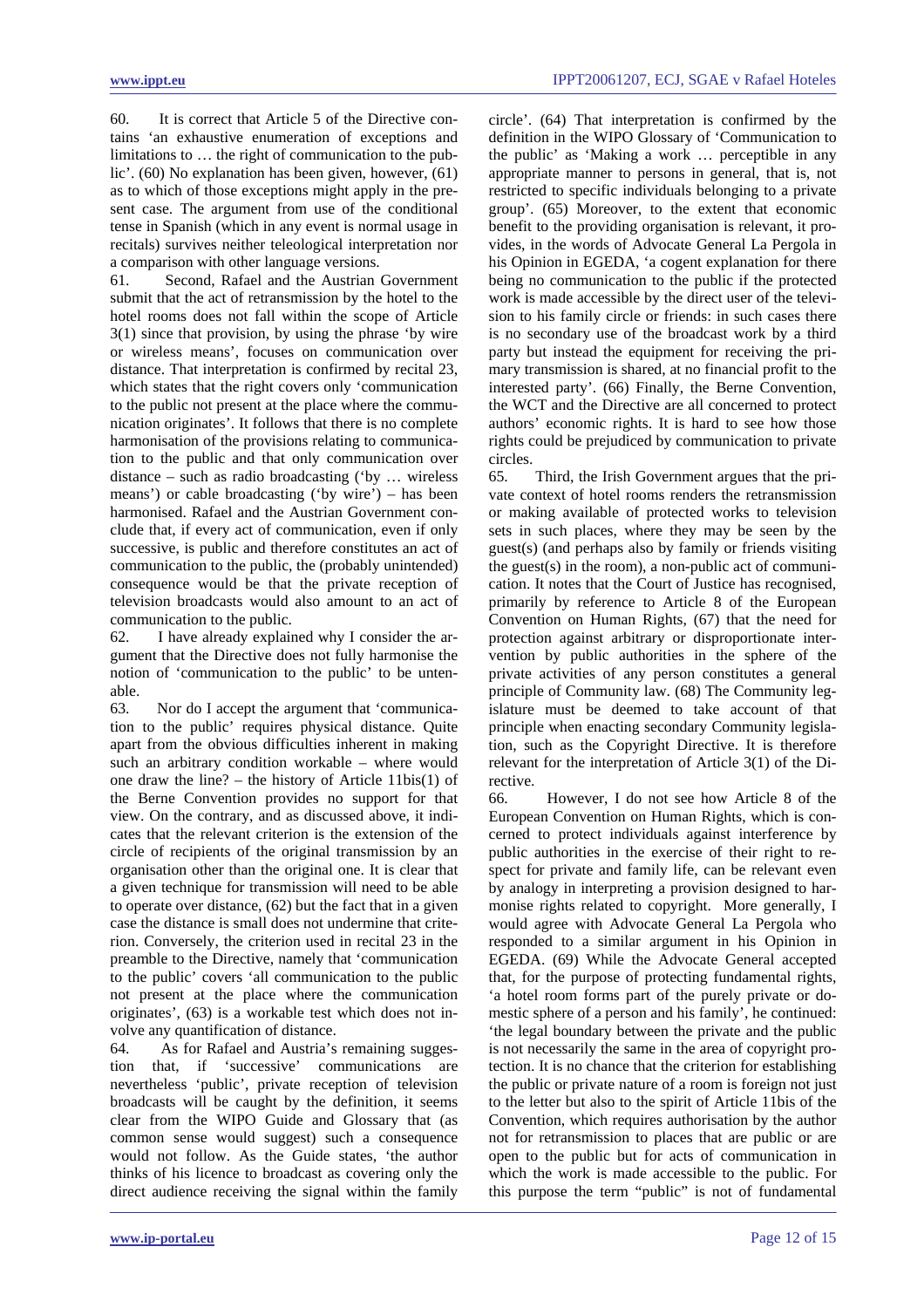importance in defining an act of communication as public, because it traditionally means the absence of special personal relationships between members of a group of persons or between group members and the organiser.'

67. Finally, Rafael and the Irish Government argue that there is no 'communication to the public' in the present case because whether there is actual reception of a given relayed television programme depends on whether a hotel guest turns on the television in his room and chooses a particular channel. Again, I am indebted to Advocate General La Pergola, who has already formulated the answer to that question. In his Opinion in EGEDA, (70) he stated that that argument 'contradicts one of the fundamental principles of copyright: copyright holders are remunerated on the basis not of the actual enjoyment of the work but of a legal possibility of that enjoyment. For example, publishers must pay royalties to authors for their novels on the basis of the number of copies sold, whether or not they are ever read by their purchasers. Similarly, hotels that are responsible for the – simultaneous, uncut and unchanged – internal cable retransmission of an original satellite broadcast cannot refuse to pay the author the remuneration due to him by maintaining that the broadcast work was not actually received by the potential viewers who have access to the televisions in their rooms'.

68. I am accordingly of the view that the answer to the second and third questions should be that communication by means of television sets to which is fed a signal initially received by the hotel constitutes 'communication to the public' within the meaning of Article 3(1) of the Copyright Directive.

## **Conclusion**

69. For the reasons give above, I am of the view that the questions referred by the Audiencia Provincial de Barcelona (Spain) should be answered as follows:

## **Question 1**

The installation in hotel rooms of television sets to which a satellite or terrestrial television signal is sent by cable does not constitute a 'communication to the public' within the meaning of Article 3(1) of Directive 2001/29/EC of the European Parliament and of the Council of 22 May 2001 on the harmonisation of certain aspects of copyright and related rights in the information society.

## **Questions 2 and 3**

– Communication by means of television sets to which is fed a signal initially received by the hotel constitutes 'communication to the public' within the meaning of Article 3(1) of Directive 2001/29.

voisins') covers the analogous rights granted to performers (musicians, actors etc.) and entrepreneurs (publishers, film producers etc.).

4 – Recitals 9 to 11.

5 – Articles 13 and 14.

6 – Of 9 September 1886; as last revised on 24 July

1971 and amended on 28 September 1979.

7 – World Intellectual Property Organisation. 8 – Adopted in Geneva on 20 December 1996.

9 – Case C-61/94 Commission v Germany [1996] ECR I-3989, paragraph 52.

10 – Approved on behalf of the Community, in respect of those areas for which it has jurisdiction, by Council Decision 94/800/EC of 22 December 1994 (OJ 1994 L 336, p. 1). The TRIPs Agreement is at OJ 1994 L 336, p. 213.

11 – Subparagraph (ii) is not as clear as it might be in English. The French is clearer: 'toute communication publique, soit par fil, soit sans fil, de l'œuvre radiodiffusée, lorsque cette communication est faite par un autre organisme que celui d'origine'.

12 – The 1979 amendments concerned minor drafting detail rather than substance.

13 – There are currently 162.

14 – It appears that ratification by the Community is to take place only when, after implementing the Copyright Directive, all the Member States have ratified the WCT. The Community and the (pre-2004 enlargement 15) Member States indicated their intention at the end of the Diplomatic Conference on certain copyright and neighbouring rights questions, Geneva, 2 to 20 December 1996 to deposit their instruments of ratification simultaneously. See M. Ficsor, The Law of Copyright and the Internet (2002), p. 68, point 2.41.

15 – Royal Legislative Decree 1/1996 of 12 April 1996 (BOE No 97 of 22 April 1996, p. 14369); see in particular Article 17.

16 – Judgments of the Supreme Court of 19 July 1993 (RJ 1993/6164) and of 11 March 1996 (RJ 1996/2413).

17 – Judgment of 10 May 2003 – RJ 2003/3036.

18 – Case C-293/98 [2000] ECR I-629.

19 – Council Directive 93/83/EEC of 27 September 1993 on the coordination of certain rules concerning copyright and rights related to copyright applicable to satellite broadcasting and cable retransmission (OJ 1993 L 248, p. 15).

20 – Point 14 of his Opinion.

22 – Although the national court refers to Article 3 of the Directive, it is clear that it is Article 3(1) which calls for interpretation, since it is that provision which explicitly confers the right to authorise 'communication to the public', the subject-matter of all three questions referred. (Article 3(2) extends the right to authorise 'the making available to the public of their works', conferred on authors by the second phrase of Article 3(1), to performers, phonogram producers, film producers and broadcasting organisations.)

23 – Recital 15 in the preamble, set out in point 4 above.

<sup>1 –</sup> Original language: English.

<sup>2 –</sup> Directive 2001/29/EC of the European Parliament and of the Council of 22 May 2001 (OJ 2001 L 167, p. 10).

<sup>3 –</sup> In the context of EC law, copyright ('droit d'auteur') comprises the exclusive rights granted to authors, composers, artists etc while related rights ('droits

<sup>21 –</sup> Points 20 to 27.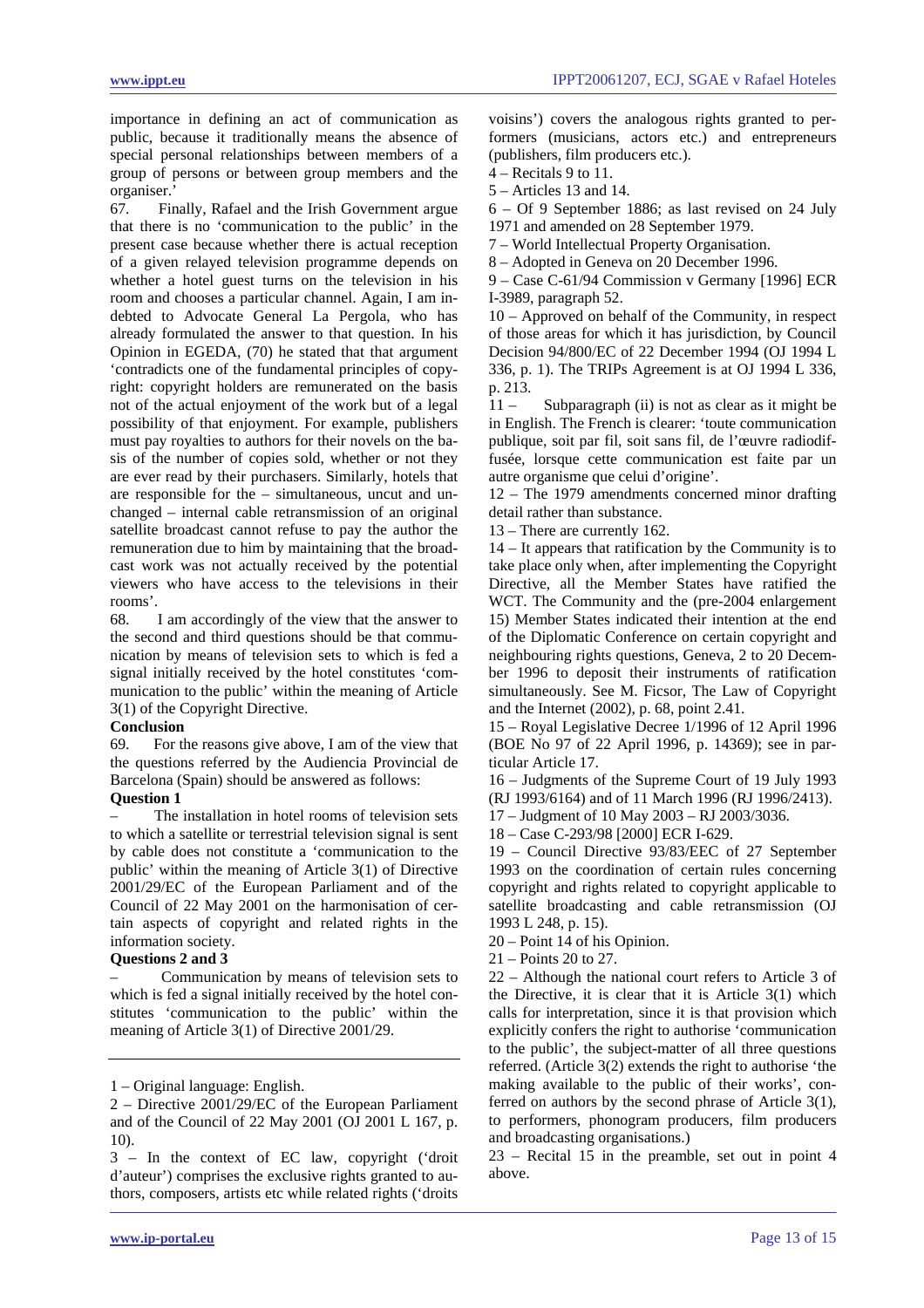24 – 'Basic Proposal for the substantive provisions of the Treaty on certain questions concerning the protection of literary and artistic works to be considered by the Diplomatic Conference' ('the Basic Proposal', available on the WIPO website (www.wipo.int)), Explanatory Notes 10.07 and 10.08. The Memorandum Prepared by the Chairman of the Committees of Experts prefacing the Basic Proposal explains (at point 19): 'The purpose of the Explanatory Notes is: (i) to explain briefly the contents and rationale of the proposals and to offer guidelines for understanding and interpreting specific provisions, (ii) to indicate the reasoning behind the proposals, and (iii) to include references to proposals and comments made at sessions of the Committees of Experts, as well as references to models and points of comparison found in existing treaties.'

25 – See footnote 14. The Agreed statements concerning the WIPO Copyright Treaty (CRNR/DC/96) may be found on the WIPO website.

26 – Recital 9 in the preamble. See point 3 above.

27 – Recital 23.

28 – Point 28.

29 – Basic Proposal, Explanatory Note 10.05. These objectives are moreover reflected in the recitals in the preamble to the WCT, which refers to 'the need to introduce new international rules and clarify the interpretation of certain existing rules in order to provide adequate solutions to the questions raised by new economic, social, cultural and technological developments'.

 $30 -$  Ibid.

31 – See also recital 5 in the preamble to the Copyright **Directive** 

32 – And indeed Article 3(2).

33 – Proposal for a European Parliament and Council Directive on the harmonisation of certain aspects of copyright and related rights in the Information Society, COM(97) 628 final, points 1.I.B.6 and 3.II.A.1 in the Explanatory Memorandum; Basic Proposal, point 10.11. This is also made clear by recital 25 in the preamble to the Directive.

34 – For an exhaustive analysis of the scope of protection conferred by the Berne Convention as compared to that conferred by the WCT, see Reinbothe and von Lewinski, The WIPO Treaties 1996, pp. 105 to 107, point 11, and Ficsor, op. cit. footnote 14, pp. 494 and 495, point C8.03.

35 – Including Reinbothe & von Lewinski, op. cit., at p. 107, points 12 and 13.

36 – 19 July 2004, SEC(2004) 995, p. 15.

37 – Cited in footnote 19.

38 – See point 22 above.

39 – Case C-245/00 SENA [2003] ECR I-1251, paragraph 23.

40 – Recitals 3 and 4 in the preamble.

41 – See point 2.II.4 of the Explanatory Memorandum to the Proposal, cited in footnote 33. The other three issues were the right of reproduction (Article 2 of the Directive), technological measures and rightsmanagement information (Articles 6 and 7) and the right of distribution of physical copies, including its exhaustion (Article 4).

42 – As the Commission noted in its Green Paper on Copyright and Related Rights in the Information Society (COM(95) 382 final, 19 July 1995), which paved the way for the Directive, 'The fact that particular activities should be lawful in certain Member States and not in others could cause difficulties for the functioning of the Internal Market' (Section IV.3).

43 – Cited in footnote 18, paragraphs 26 to 28 of the judgment.

44 – See point 36 above.

45 – Originally in Article 9, and initially only by requiring any protection afforded by national law to be extended to non-nationals. This was changed in the 1948 Brussels revision, when it was made explicit that the right was protected as such by the Convention. In the meantime Article 9 had become Article 11 after the Berlin revision of 1908.

46 – Article 11bis(1). Article 11bis(2) concerned the conditions which could be imposed on the exercise of that right by national law.

47 – The Records of the 1948 Brussels Revisions Conference note of the original Article 11bis(1): 'By laying down the principle in an elliptical fashion, the Convention wording was appropriate for the state of an invention whose development was only just starting at the time' (p. 263). The term 'radio-diffusion' used in the version adopted was generally understood to include television broadcasting: see S. Ricketson, The Berne Convention for the Protection of Literary and Artistic Works: 1886-1986, p. 439. Ricketson describes 'radiodiffusion' in 1928 as 'a new technological development which had profound implications for authors' rights' (p. 103).

48 – Nothing seems to turn on the different formulations 'communication to the public' and 'public communication'. Both are rendered as 'communication publique' in the French text, which by virtue of Article  $37(1)(c)$  is to prevail in case of differences of opinion on the interpretation of the various texts.

49 – Glossary of terms of the law of copyright and neighbouring rights (1980). The introduction to the Glossary states that the general purpose of the Glossary is 'to help in the understanding of the legal terms most frequently used in the fields of the law of copyright and neighbouring rights'.

50 – The Rapporteur to the Brussels Conference stated: 'Taking due account of the prodigious development of radio, the program proposed [a revised Article 11bis] that broke down the right according to the latest forms of its exploitation … with an attempt to encompass the improvements or extensions that could yet be made to [television]' (Records, cited in footnote 47, p. 263). Similarly, Ricketson states that at the time of the Brussels Revision, authors' rights 'were in danger of being outflanked by the rapid and revolutionary changes in technology that were occurring' (op. cit., p. 113 (point 3.48)). See also Ricketson, p. 424, point 8.63.

51 – Ricketson, op. cit., p. 449.